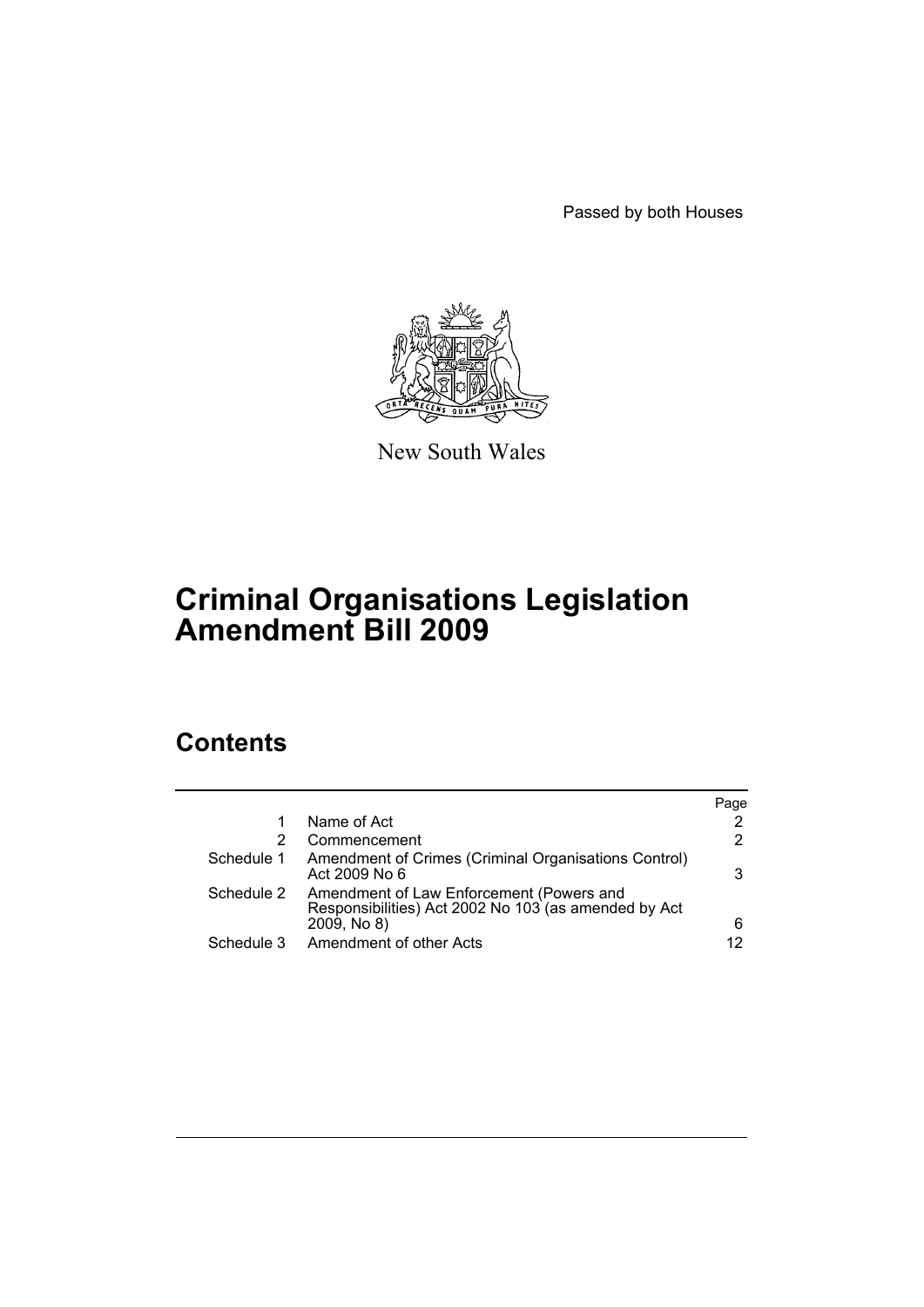*I certify that this public bill, which originated in the Legislative Assembly, has finally passed the Legislative Council and the Legislative Assembly of New South Wales.*

> *Clerk of the Legislative Assembly. Legislative Assembly, Sydney, , 2009*



New South Wales

# **Criminal Organisations Legislation Amendment Bill 2009**

Act No , 2009

An Act to amend the *Crimes (Criminal Organisations Control) Act 2009* to make further provision with respect to the control of criminal organisations and to amend various other Acts with respect to associates of such organisations; to amend the *Law Enforcement (Powers and Responsibilities) Act 2002* to make further provision with respect to search powers; and for other purposes.

*I have examined this bill and find it to correspond in all respects with the bill as finally passed by both Houses.*

*Assistant Speaker of the Legislative Assembly.*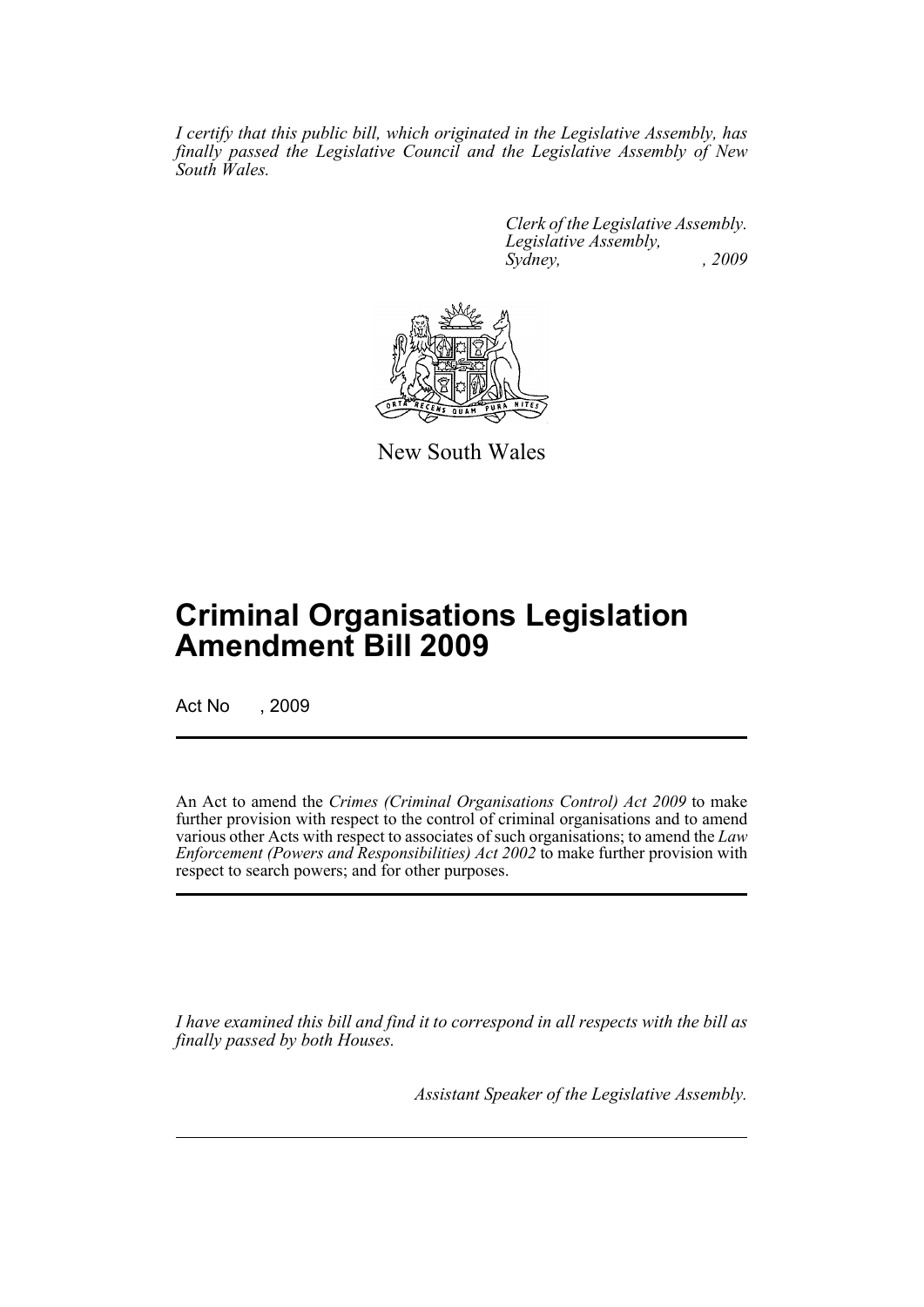## <span id="page-2-0"></span>**The Legislature of New South Wales enacts:**

## **1 Name of Act**

This Act is the *Criminal Organisations Legislation Amendment Act 2009*.

## <span id="page-2-1"></span>**2 Commencement**

- (1) This Act commences on the date of assent to this Act, except as provided by subsection (2).
- (2) Schedule 2 commences on a day or days to be appointed by proclamation.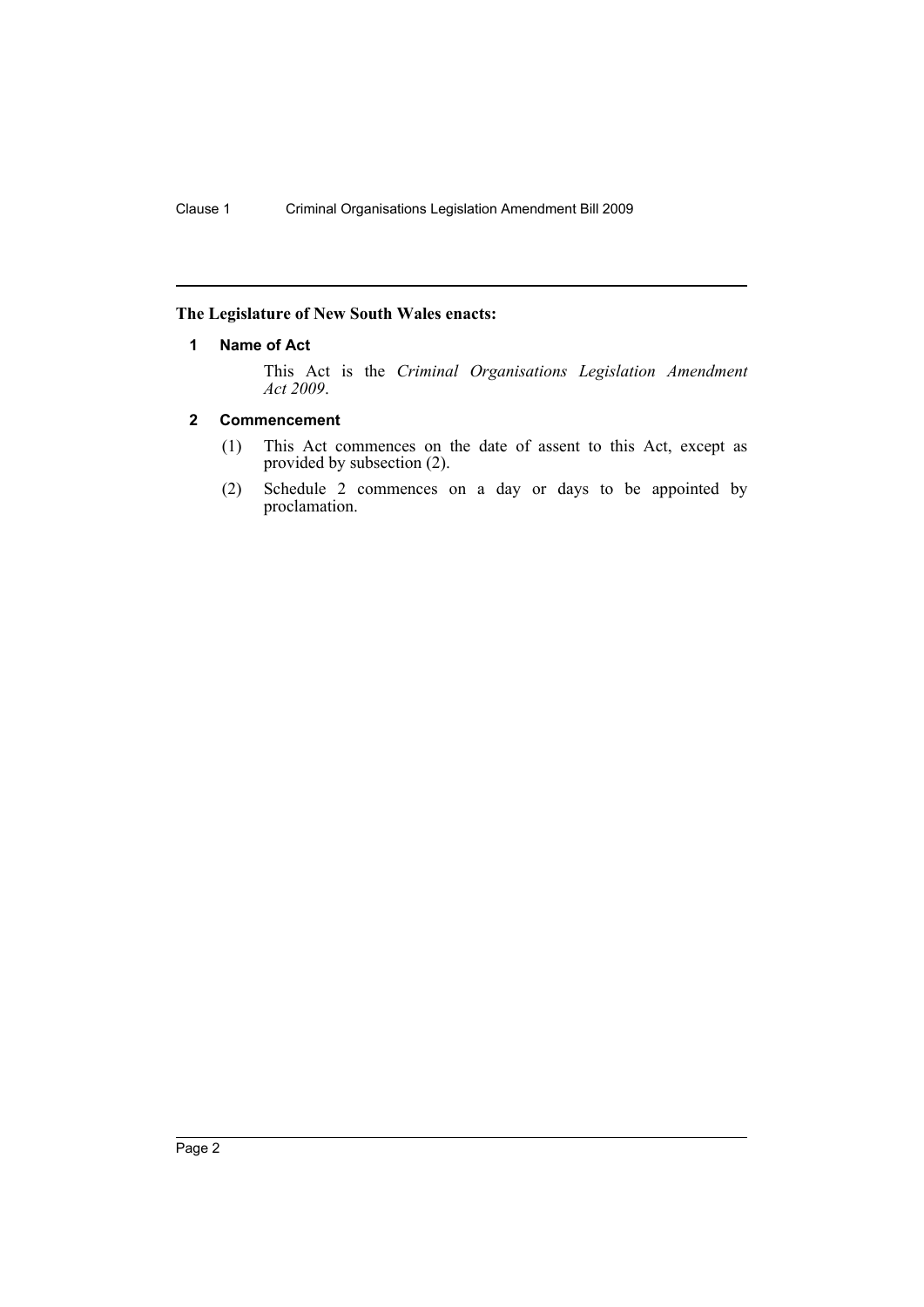Amendment of Crimes (Criminal Organisations Control) Act 2009 No 6 Schedule 1

# <span id="page-3-0"></span>**Schedule 1 Amendment of Crimes (Criminal Organisations Control) Act 2009 No 6**

## **[1] Section 16A**

Insert after section 16:

## **16A Service of notice of interim control order**

- (1) If notice of an interim control order cannot practicably be served on the person to whom it relates in accordance with section 16 (1), the Court may, by order, direct that:
	- (a) service of the notice of the order be postponed for a period (not exceeding 28 days) after the period within which it is required to be served under that subsection as specified by the Court, or
	- (b) instead of personal service, such steps be taken as are specified by the Court in the order for the purpose of bringing the interim control order to the attention of the person.
- (2) The Court must not make an order under subsection (1) unless it is satisfied that the Commissioner has taken all reasonable steps possible to personally serve the person within the period and as required by section 16.
- (3) An order of the Court under subsection (1) (b) may direct that the notice of the interim control order be taken to have been served on the person to whom it relates on the happening of a specified event or on the expiry of a specified time.
- (4) If the Court is satisfied that steps specified in an order under subsection (1) (b) have not (despite the best endeavours of the Commissioner) brought an interim control order to the attention of the person to whom it relates, the Court may specify that the notice of the interim control order be published in the Gazette, a daily newspaper circulating generally in the State or by some other form of public notification.
- (5) Service in accordance with an order of the Court under this section is taken to constitute personal service for the purposes of sections 15 and 16 (1).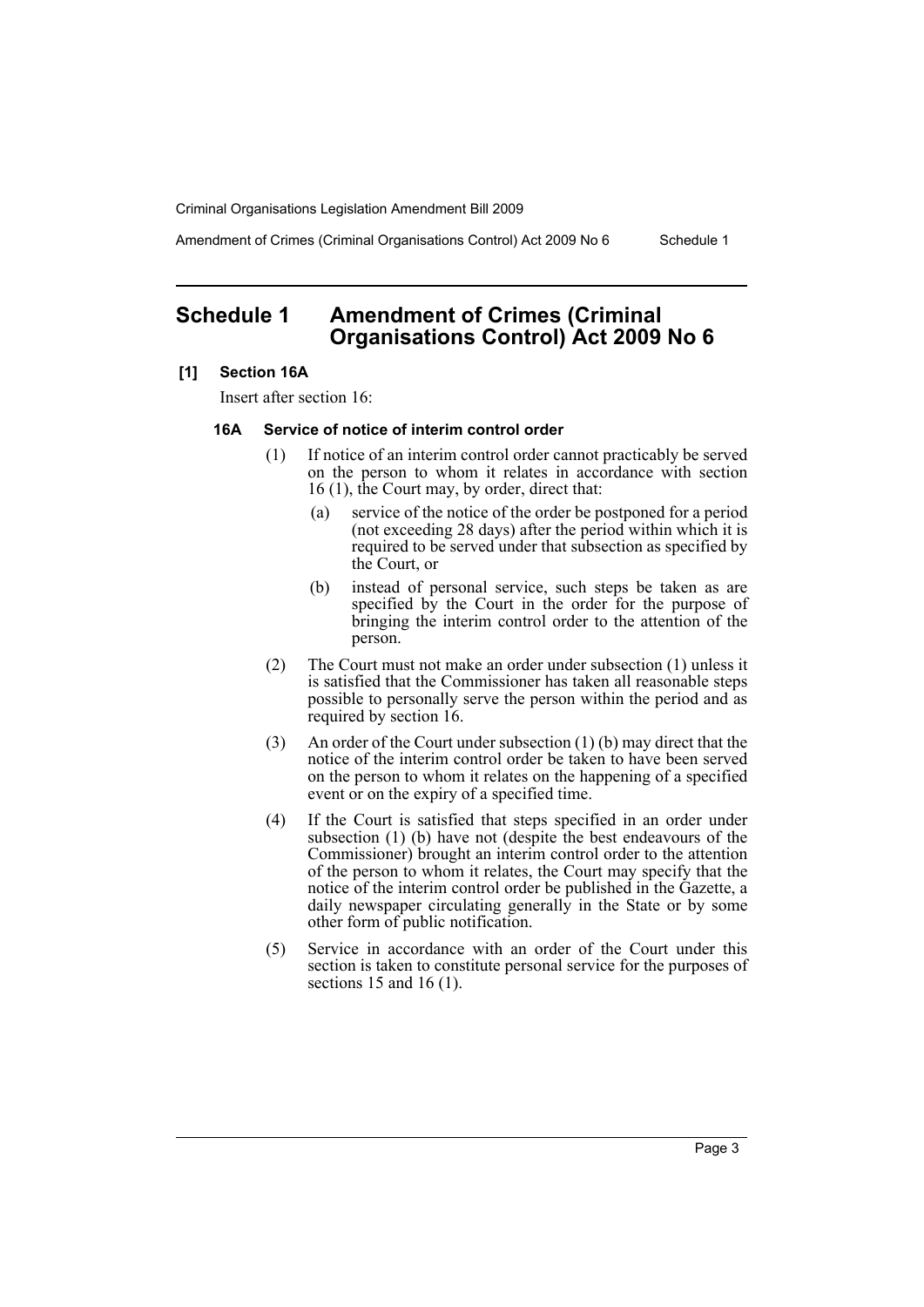Schedule 1 Amendment of Crimes (Criminal Organisations Control) Act 2009 No 6

## **[2] Section 26A**

Insert after section 26:

## **26A Recruiting persons to become member of declared organisation**

(1) A controlled member of a declared organisation who recruits another person to become a member of the organisation is guilty of an offence.

Maximum penalty: Imprisonment for 5 years.

(2) In this section:

*recruit* includes counsel, procure, solicit, incite or induce.

## **[3] Section 30 Criminal organisations register**

Omit "until after the last day on which the person to whom the order relates may appeal against the making of the order<sup>3</sup> from section 30 (3).

Insert instead "before the expiration of the period of 28 days after the control order is made".

## **[4] Section 30 (3)**

Insert "before the expiration of that period" after "does appeal".

## **[5] Section 30 (3A)**

Insert after section 30 (3):

(3A) Information published on the register is to be removed from the register if leave is sought after the 28-day period and is not to be restored to the register unless leave is refused or, if leave is allowed, the appeal is determined or withdrawn.

**Note.** Leave may be given outside the 28-day period under section 24.

## **[6] Section 30A**

Insert after section 30:

## **30A Provision of information relating to criminal organisations**

(1) In this section:

*authorisation* includes the licensing, registration, approval, certification or any other form of authorisation of a person required by or under legislation for the carrying on of an occupation or activity.

*occupation* means an occupation, trade, profession or calling of any kind that may only be carried on by a person holding an authorisation.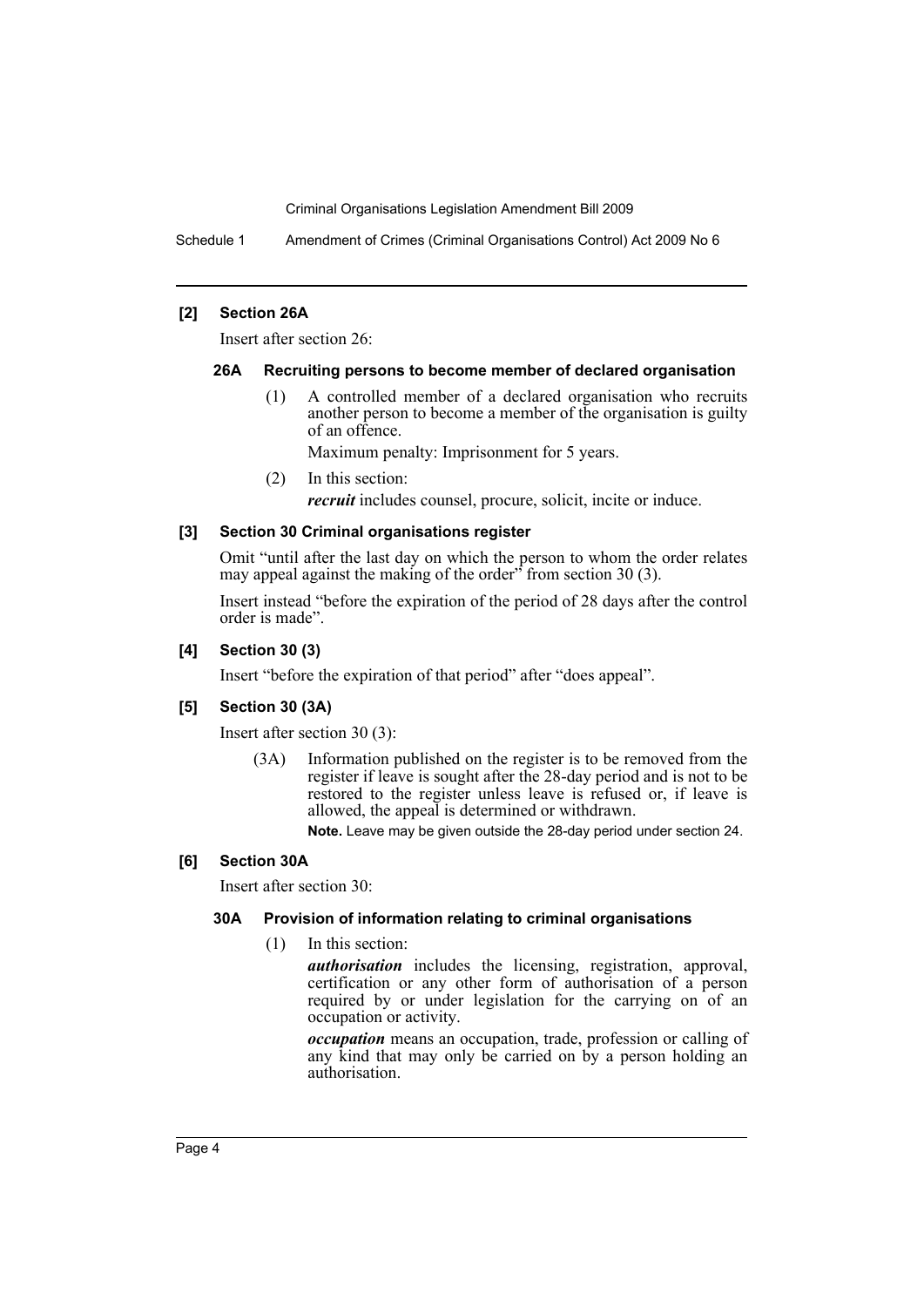Amendment of Crimes (Criminal Organisations Control) Act 2009 No 6 Schedule 1

*regulatory authority* means the person or body having the function conferred by legislation of authorising persons in connection with the carrying on of an occupation or activity.

*regulatory legislation* means the legislation requiring the authorisation of persons in connection with the carrying on of an occupation or activity.

- (2) A regulatory authority and the Commissioner may enter into arrangements for the supply to the regulatory authority of information that is contained in the records of the NSW Police Force and concerns:
	- (a) any organisation that is a declared organisation, and
	- (b) any controlled member of that organisation who is an applicant for, or holder of, an authorisation under the regulatory legislation, and
	- (c) any person who is an applicant for, or holder of, an authorisation under the regulatory legislation and who is a member, or associates with any member, of that organisation,

and that is reasonably necessary for the proper exercise of any function of the regulatory authority relating to authorisations and disciplinary proceedings under the regulatory legislation.

- (3) Those arrangements are sufficient authority for the supply of that information.
- (4) The regulatory authority is to take steps to maintain the confidentiality of any information provided by the Commissioner under subsection (2) that is criminal intelligence and must not disclose the information to any person unless authorised to do so by the Commissioner.
- (5) Nothing in this section limits or affects any other power or duty conferred or imposed on the Commissioner or the regulatory authority under the regulatory legislation.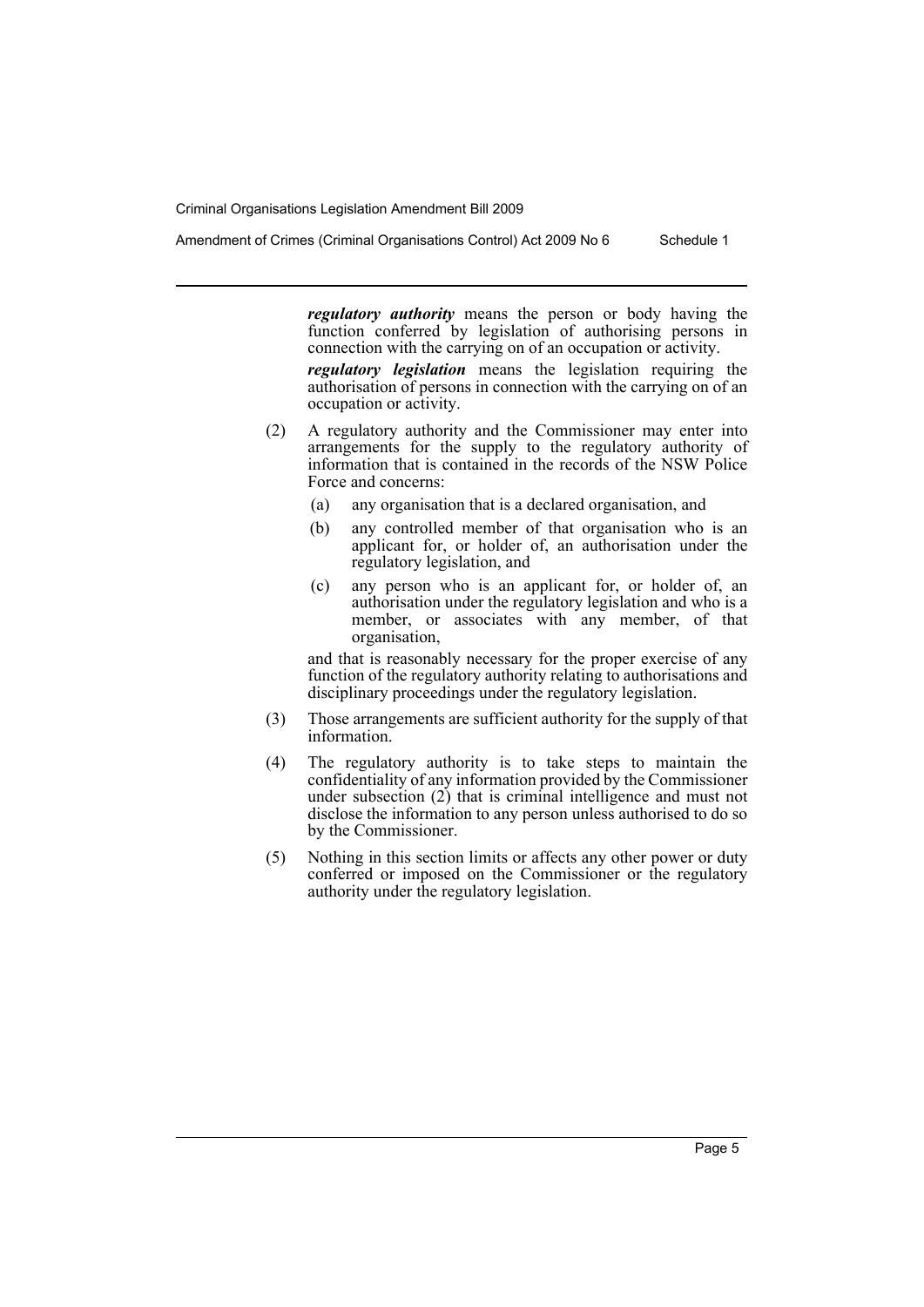Schedule 2 Amendment of Law Enforcement (Powers and Responsibilities) Act 2002 No 103 (as amended by Act 2009, No 8)

# <span id="page-6-0"></span>**Schedule 2 Amendment of Law Enforcement (Powers and Responsibilities) Act 2002 No 103 (as amended by Act 2009, No 8)**

## **[1] Section 3 Interpretation**

Insert in alphabetical order in section 3 (1):

*criminal organisation search warrant* means a search warrant issued under Division 2 of Part 5 in relation to an organised crime offence.

## **[2] Section 46 Interpretation**

Insert at the end of paragraph (b) of the definition of *eligible applicant* in section 46 $(1)$ :

, or

(c) if it is a criminal organisation search warrant—a police officer authorised to apply for such a warrant under section 46D.

## **[3] Section 46 (1), definition of "eligible issuing officer"**

Insert "or a criminal organisation search warrant" after "covert search warrant" wherever occurring in paragraphs (a) and (b).

## **[4] Section 46 (1)**

Insert in alphabetical order:

*organised criminal activity*—see section 46AA.

## **[5] Section 46AA**

Insert before section 46A:

## **46AA Organised criminal activity**

(1) In this Part:

## *organised criminal activity* means any activity that:

- (a) is carried out on an organised basis, and
- (b) is carried out to advance any one or more of the following objectives:
	- (i) obtaining material benefits from conduct constituting a serious indictable offence,
	- (ii) obtaining material benefits from conduct engaged in outside New South Wales (including outside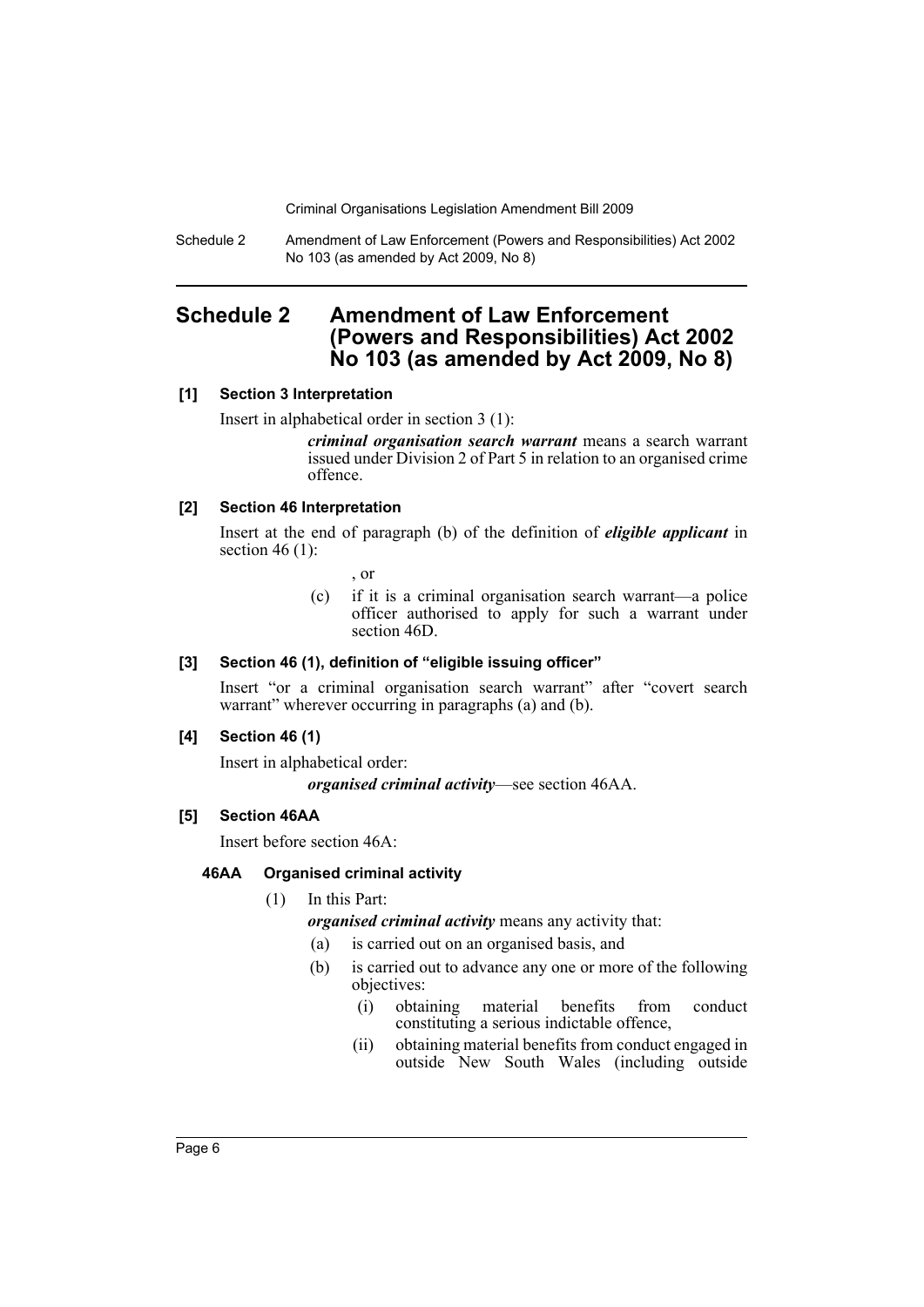Amendment of Law Enforcement (Powers and Responsibilities) Act 2002 No 103 (as amended by Act 2009, No 8) Schedule 2

> Australia) that, if it occurred in New South Wales, would constitute a serious indictable offence,

- (iii) committing serious violence offences,
- (iv) engaging in conduct outside New South Wales (including outside Australia) that, if it occurred in New South Wales, would constitute a serious violence offence.

*serious violence offence* means an offence punishable by imprisonment for life or for a term of 10 years or more, where the conduct constituting the offence involves:

- (a) loss of a person's life or serious risk of loss of a person's life, or
- (b) serious injury to a person or serious risk of serious injury to a person, or
- (c) serious damage to property in circumstances endangering the safety of any person, or
- (d) perverting the course of justice (within the meaning of Part 7 of the *Crimes Act 1900*) in relation to any conduct that, if proved, would constitute a serious violence offence as referred to in paragraph  $(a)$ ,  $(b)$  or  $(c)$ .
- (2) For the purposes of this section, an activity is carried out on an *organised basis* if it is planned, organised, structured or otherwise carried out in such a manner as to indicate that the activity is carried out on more than one occasion and involves more than one participant.

#### **[6] Section 46A Searchable offences**

Insert at the end of section 46A (1) (b):

, and

(c) if the warrant is a criminal organisation search warrant means an organised crime offence.

## **[7] Section 46A (2)**

Insert in alphabetical order:

*organised crime offence* means any serious indictable offence arising from, or occurring as a result of, organised criminal activity.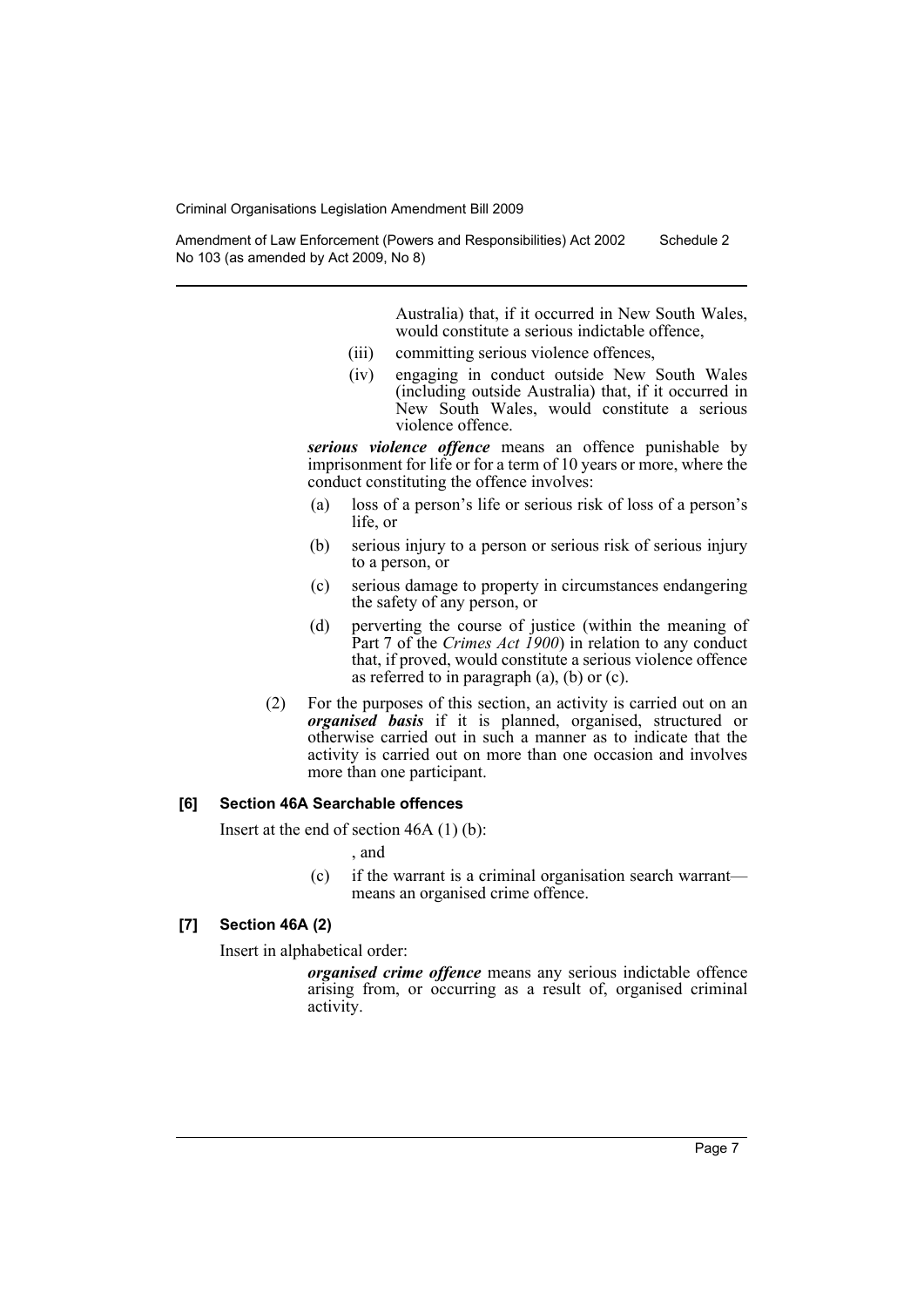Schedule 2 Amendment of Law Enforcement (Powers and Responsibilities) Act 2002 No 103 (as amended by Act 2009, No 8)

## **[8] Section 46D**

Insert after section 46C:

#### **46D Authority to apply for criminal organisation search warrant**

- (1) An application for a criminal organisation search warrant may be made by a police officer authorised to make the application by a police officer holding the rank of Superintendent or above.
- (2) An authorisation to apply for a criminal organisation search warrant in respect of a searchable offence may be given in accordance with this section if the person giving the authorisation suspects on reasonable grounds that there is, or within 7 days there will be, in or on the premises a thing of a kind connected with the searchable offence.

#### **[9] Section 47 Power to apply for search warrants**

Insert "(other than a criminal organisation search warrant)" after "search warrant" in section 47  $(1)$ .

## **[10] Section 47 (3A)**

Insert after section 47 (3):

(3A) An eligible applicant may apply to an eligible issuing officer for a criminal organisation search warrant in respect of premises if the eligible applicant has reasonable grounds to suspect that there is, or within  $\tilde{7}$  days there will be, in or on the premises a thing connected with a searchable offence in relation to the warrant.

## **[11] Section 62 Information in, and consideration of, application for warrant**

Insert after section 62 (2):

- (2A) In addition, an eligible issuing officer must not issue a criminal organisation search warrant unless the application for the warrant includes the following information:
	- (a) the name of the following persons:
		- (i) the occupier (if known) of those premises,
		- (ii) any person believed to have committed, or to be intending to commit, the searchable offence in respect of which the application is made,
	- (b) whether the occupier is believed to be knowingly concerned with the commission of the searchable offence.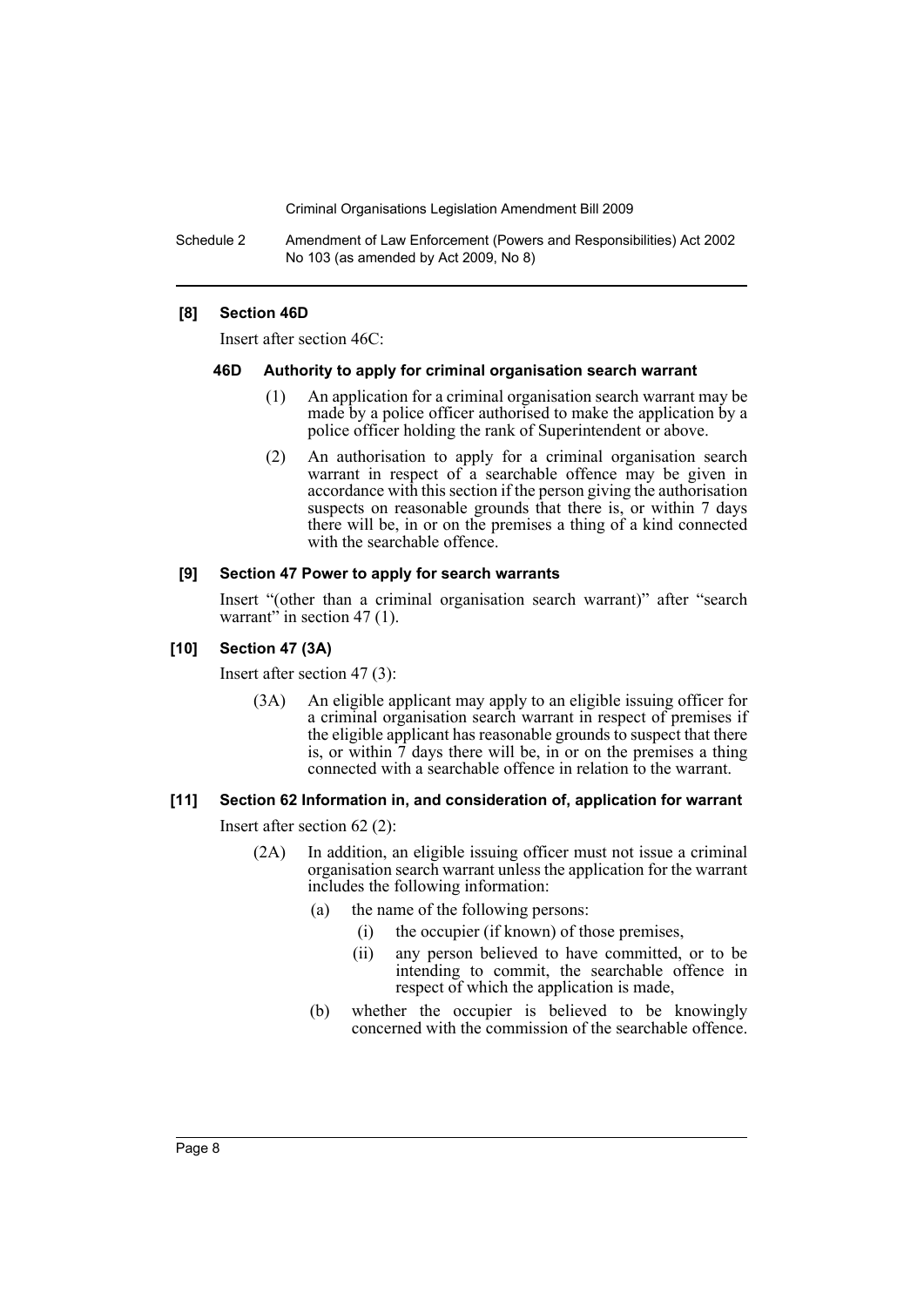Amendment of Law Enforcement (Powers and Responsibilities) Act 2002 No 103 (as amended by Act 2009, No 8) Schedule 2

## **[12] Section 73 Expiry of warrant**

Insert after section 73 (2A):

(2B) The time so specified for a criminal organisation search warrant is the date that is 7 days after the date on which the warrant is issued.

## **[13] Section 73 (3)**

Insert "or a criminal organisation search warrant" after "covert search warrant".

## **[14] Section 73 (5)**

Omit "or a covert search warrant".

Insert instead ", a covert search warrant or a criminal organisation search warrant".

## **[15] Section 73 (7)**

Insert after section 73 (6):

(7) If no time of expiry is specified in a criminal organisation search warrant, the warrant expires 7 days after issue.

## **[16] Section 73A Extension of warrant**

Insert ", a criminal organisation search warrant" after "covert search warrant" in section 73A (1).

#### **[17] Section 242 Monitoring of operation of certain provisions of Act by Ombudsman**

Omit "under this section" from section 242 (3).

Insert instead "under subsection (1)".

## **[18] Section 242 (3A)–(3C)**

Insert after section 242 (3):

- (3A) The Ombudsman must inspect the records of the NSW Police Force under Part 5 in relation to criminal organisation search warrants every 2 years after the commencement of this subsection for the purpose of ascertaining whether or not the requirements of that Part (in so far as they relate to criminal organisation search warrants) are being complied with.
- (3B) For that purpose, the Ombudsman may require the Commissioner of Police to provide access to the relevant records.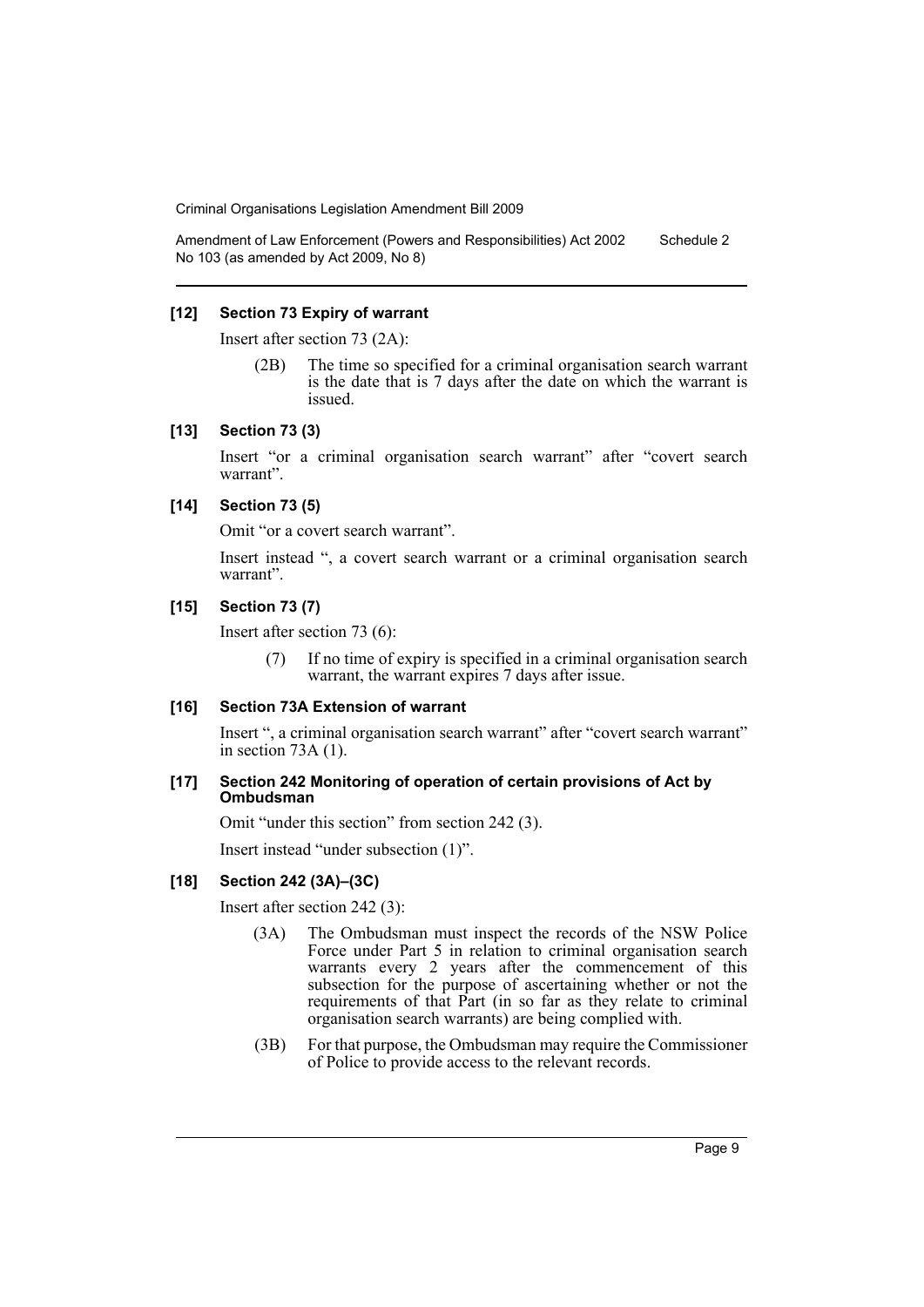- Schedule 2 Amendment of Law Enforcement (Powers and Responsibilities) Act 2002 No 103 (as amended by Act 2009, No 8)
	- (3C) The Ombudsman must, as soon as practicable after the expiration of each 2 years after the commencement of subsection (3A), prepare a report of the Ombudsman's work and activities under that subsection and furnish a copy of the report to the Attorney General and the Minister for Police.

#### **[19] Section 242 (4)**

Insert "under subsection (3) or (3C)" after "copy of the report".

#### **[20] Section 242A Annual reports to be given to Attorney General and Minister for Police**

Insert after section 242A (1):

(1A) The Commissioner of Police must report annually on the exercise of powers under Part 5 with respect to criminal organisation search warrants by police officers.

## **[21] Section 242A (3)**

Insert "under subsection (1)" after "report".

## **[22] Section 242A (3A)**

Insert after section 242A (3):

- (3A) The report under subsection (1A) is to specify the following matters in relation to the year ended on that 30 June:
	- (a) the number of applications for criminal organisation search warrants made under Part 5 and the number of those applications granted,
	- (b) the number of applications for telephone criminal organisation search warrants and the number of those applications granted,
	- (c) the number of criminal organisation search warrants executed,
	- (d) the number of criminal organisation search warrants under which any things were seized.
	- (e) the number of criminal organisation search warrants under which the powers referred to in sections 75A and 75B were exercised,
	- (f) the number of criminal organisation search warrants under which any things were tested,
	- (g) the number of arrests made in connection with searchable offences in respect of which criminal organisation search warrants were executed and the number of those arrests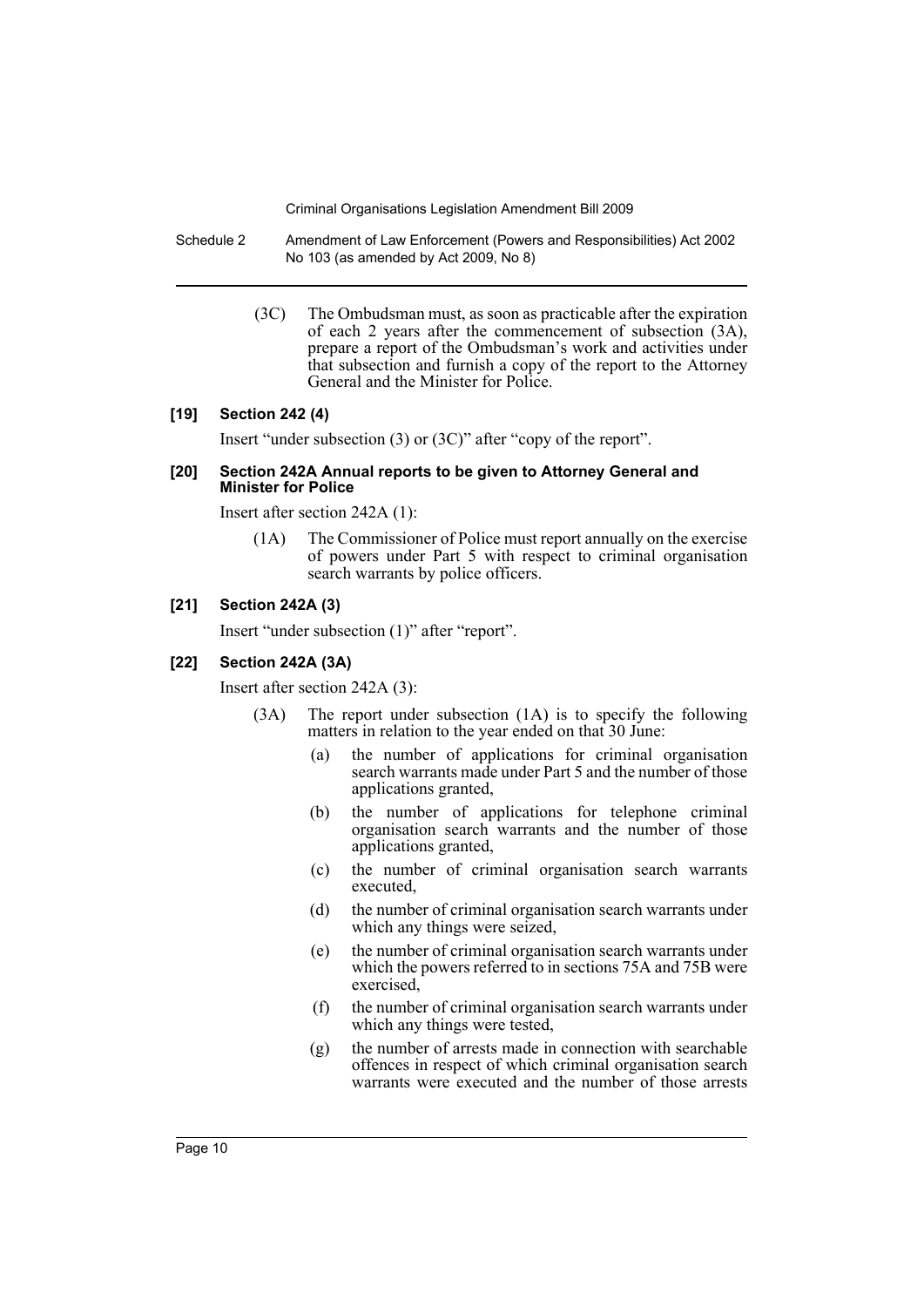Amendment of Law Enforcement (Powers and Responsibilities) Act 2002 No 103 (as amended by Act 2009, No 8) Schedule 2

> that have led to the laying of charges in relation to the searchable offences concerned,

- (h) the number of complaints that are made under any Act about conduct relating to the execution of a criminal organisation search warrant by an executing officer and the number of those complaints that are, or have been, the subject of an investigation under any Act,
- (i) any other matters requested by the Minister for Police or the Attorney General.

## **[23] Schedule 5 Savings, transitional and other provisions**

Insert at the end of clause 1 (1):

*Criminal Organisations Legislation Amendment Act 2009*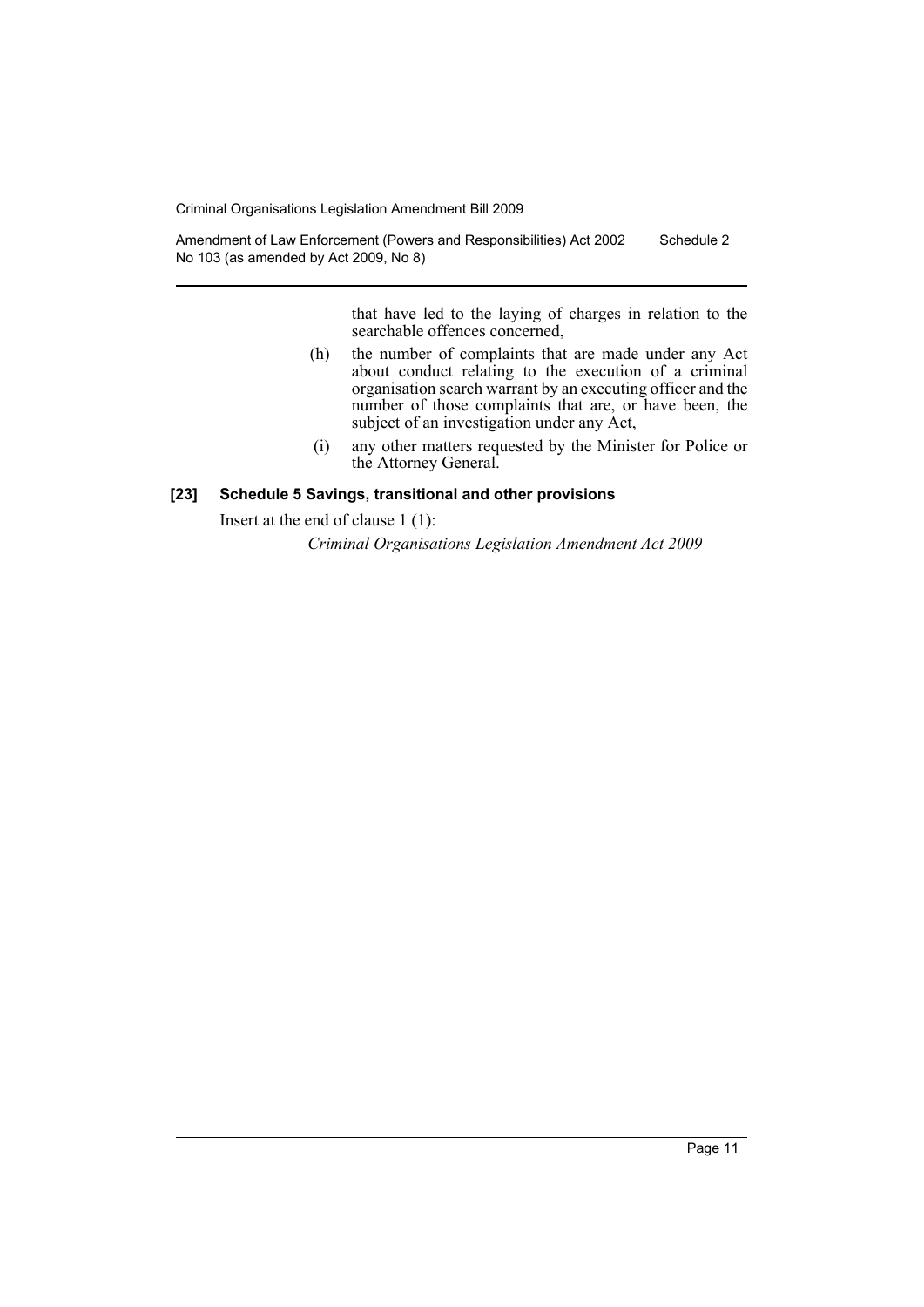# <span id="page-12-0"></span>**Schedule 3 Amendment of other Acts**

## **3.1 Commercial Agents and Private Inquiry Agents Act 2004 No 70**

## **[1] Section 4 Definitions**

Insert in alphabetical order in section 4 (1):

*criminal intelligence* means information classified by the Commissioner as criminal intelligence within the meaning of the *Crimes (Criminal Organisations Control) Act 2009*.

## **[2] Section 4 (1), definition of "disqualified individual"**

Insert "(whether because of subsection (2A) or otherwise)" after "fit and proper person" in paragraph (c).

#### **[3] Section 4 (1), definition of "disqualified individual"**

Insert at the end of paragraph (f):

, or

(g) an individual who is a controlled member of a declared organisation within the meaning of the *Crimes (Criminal Organisations Control) Act 2009*.

**Note.** Controlled members are prohibited from applying for licences—see section 27 of the *Crimes (Criminal Organisations Control) Act 2009*.

## **[4] Section 4 (2A)**

Insert after section 4 (2):

- (2A) For the purposes of paragraph (c) of the definition of *disqualified individual*, an individual is not a fit and proper person to hold a licence under this Act if the Commissioner has reasonable grounds to believe from information held in relation to the individual:
	- (a) that the individual is a member of, or regularly associates with one or more members of, a declared organisation within the meaning of the *Crimes (Criminal Organisations Control) Act 2009*, and
	- (b) that the nature and circumstances of the individual's relationship with the declared organisation or its members are such that it could reasonably be inferred that improper conduct that would further the criminal activities of the declared organisation is likely to occur if the individual were to hold or continue to hold a licence under this Act.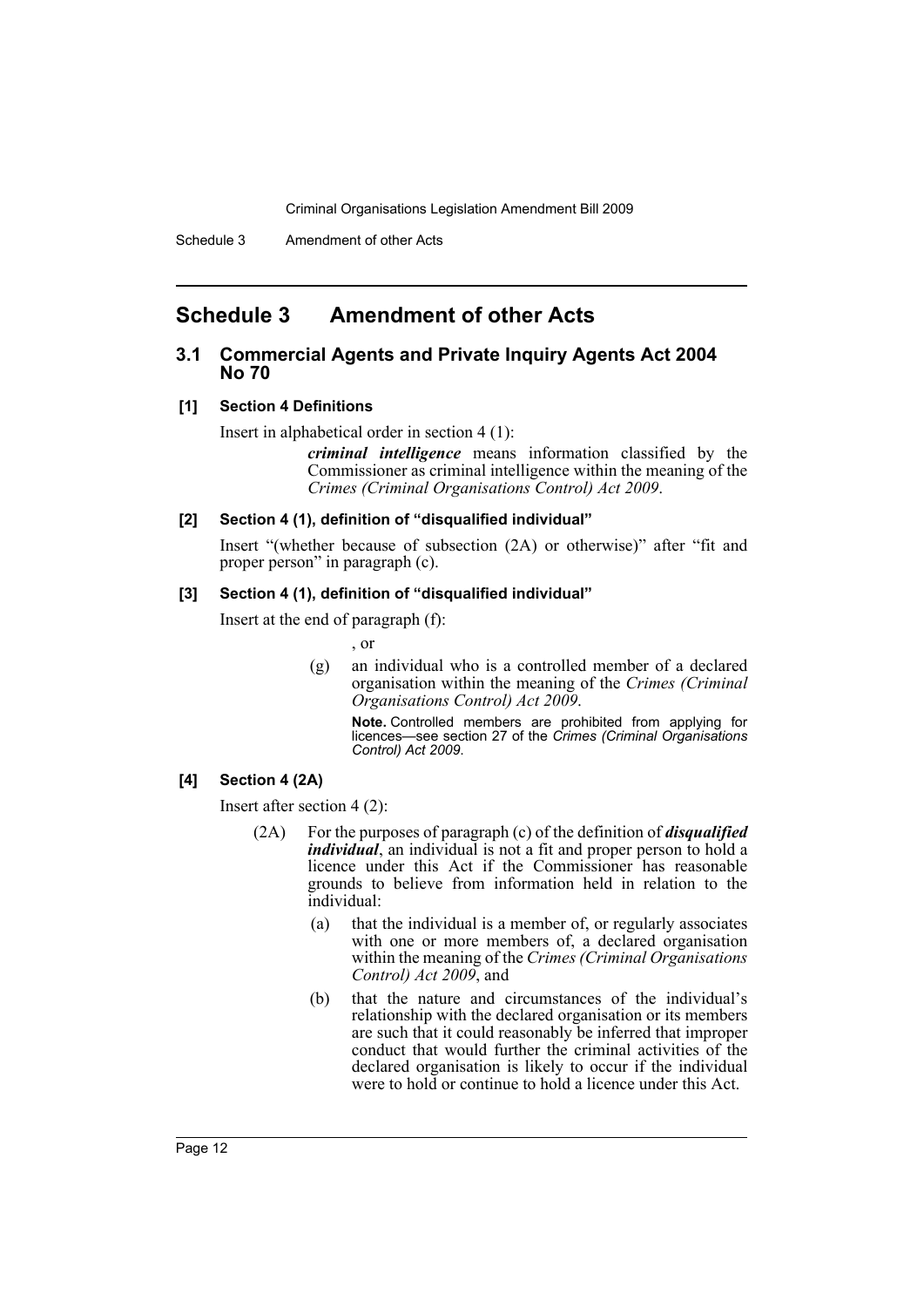Amendment of other Acts **Schedule 3** and the 3 schedule 3

#### **[5] Section 6 Application to master licences of Licensing and Registration (Uniform Procedures) Act 2002**

Insert at the end of the section:

**Note.** Section 7 (3) of this Act provides that the Commissioner is not, under this or any other Act or law, required to give any reasons for not granting a master licence if the giving of those reasons would disclose any criminal intelligence. Accordingly, Part 2 of Chapter 5 of the *Administrative Decisions Tribunal Act 1997* does not apply to any decision to refuse to grant a licence based on such information to the extent that it would require disclosure of any criminal intelligence.

#### **[6] Section 7 Grounds for refusing master licence**

Insert after section 7 (2):

(3) The Commissioner is not, under this or any other Act or law, required to give any reasons for refusing an application for a master licence where the applicant is a disqualified individual because of section  $4(2A)$  to the extent that the giving of those reasons would disclose any criminal intelligence.

## **[7] Section 10 Cancellation of master licence**

Insert after section 10 (2):

(2A) The Commissioner is not, under this or any other Act or law, required to give any reasons for cancelling a master licence of a licensee who is a disqualified individual because of section 4 (2A) to the extent that the giving of those reasons would disclose any criminal intelligence.

#### **[8] Section 12 Application to operator licences of Licensing and Registration (Uniform Procedures) Act 2002**

Insert at the end of the section:

**Note.** Section 13 (3) of this Act provides that the Commissioner is not, under this or any other Act or law, required to give any reasons for not granting an operator licence if the giving of those reasons would disclose any criminal intelligence. Accordingly, Part 2 of Chapter 5 of the *Administrative Decisions Tribunal Act 1997* does not apply to any decision to refuse to grant a licence based on such information to the extent that it would require disclosure of any criminal intelligence.

## **[9] Section 13 Grounds for refusing operator licence**

Insert after section 13 (2):

(3) The Commissioner is not, under this or any other Act or law, required to give any reasons for refusing an application for an operator licence where the applicant is a disqualified individual because of section 4 (2A) to the extent that the giving of those reasons would disclose any criminal intelligence.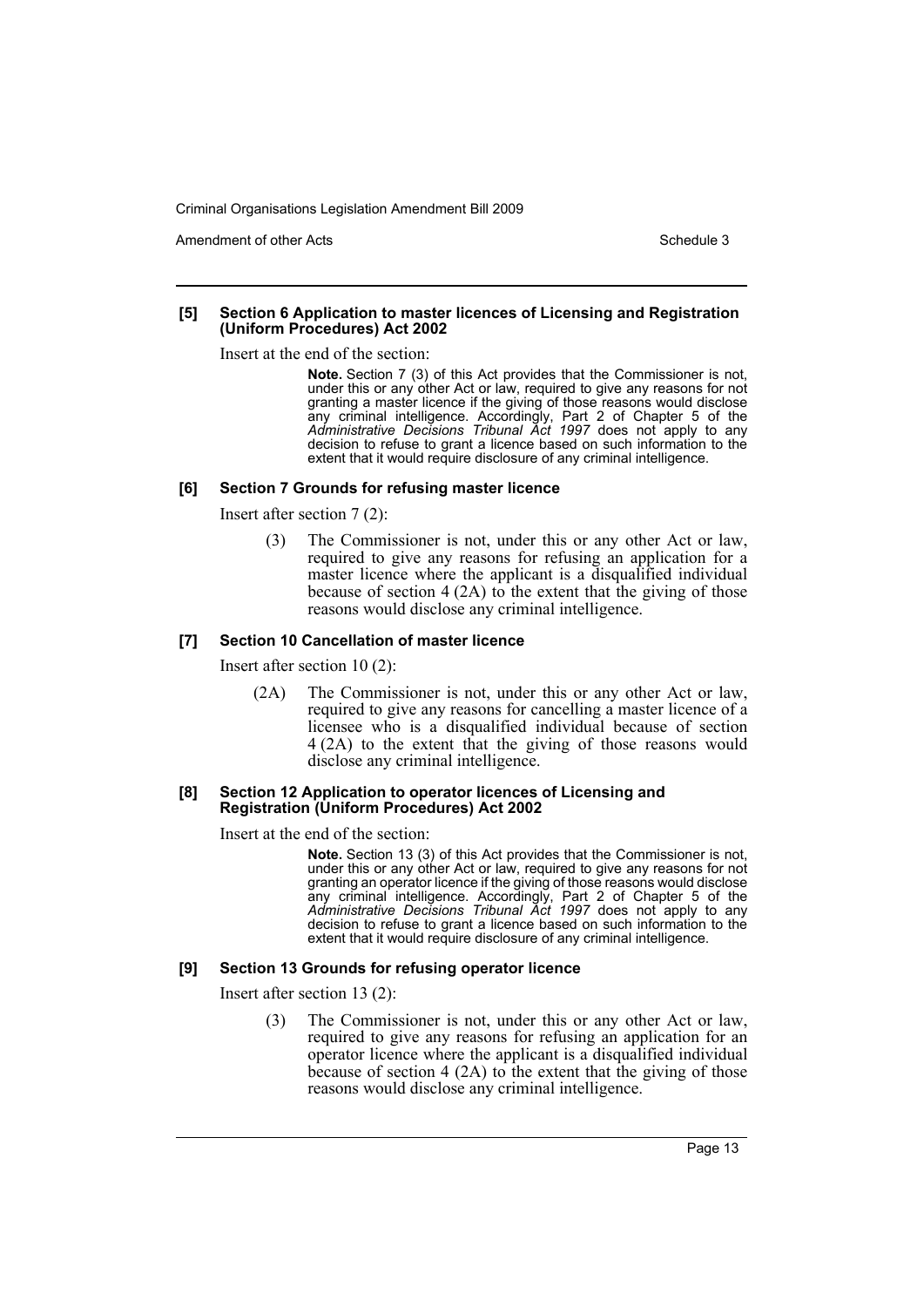Schedule 3 Amendment of other Acts

## **[10] Section 17 Cancellation of operator licence**

Insert after section 17 (2):

(2A) The Commissioner is not, under this or any other Act or law, required to give any reasons for cancelling an operator licence of a licensee who is a disqualified individual because of section 4 (2A) to the extent that the giving of those reasons would disclose any criminal intelligence.

#### **[11] Section 20 Commissioner's determinations reviewable by Administrative Decisions Tribunal**

Insert at the end of the section:

- (2) In determining an application for a review of any decision to refuse to grant or cancel a licence under this Act, the Administrative Decisions Tribunal (and any Appeal Panel in determining any appeal against such a review under the *Administrative Decisions Tribunal Act 1997*):
	- (a) is to ensure that it does not, in the reasons for its decision or otherwise, disclose any criminal intelligence without the approval of the Commissioner, and
	- (b) in order to prevent the disclosure of any such criminal intelligence, is to receive evidence and hear argument in the absence of the public, the applicant for review, the applicant's representative and any other interested party, unless the Commissioner approves otherwise.

## **[12] Schedule 4 Savings, transitional and other provisions**

Insert after clause 12:

## **Part 3 Provisions consequent on enactment of Criminal Organisations Legislation Amendment Act 2009**

## **13 Grant and cancellation of licences**

- (1) In this clause: *amending Act* means the *Criminal Organisations Legislation Amendment Act 2009*.
- (2) An application for a licence made, but not determined, before the commencement of this clause is to be dealt with under this Act as amended by the amending Act.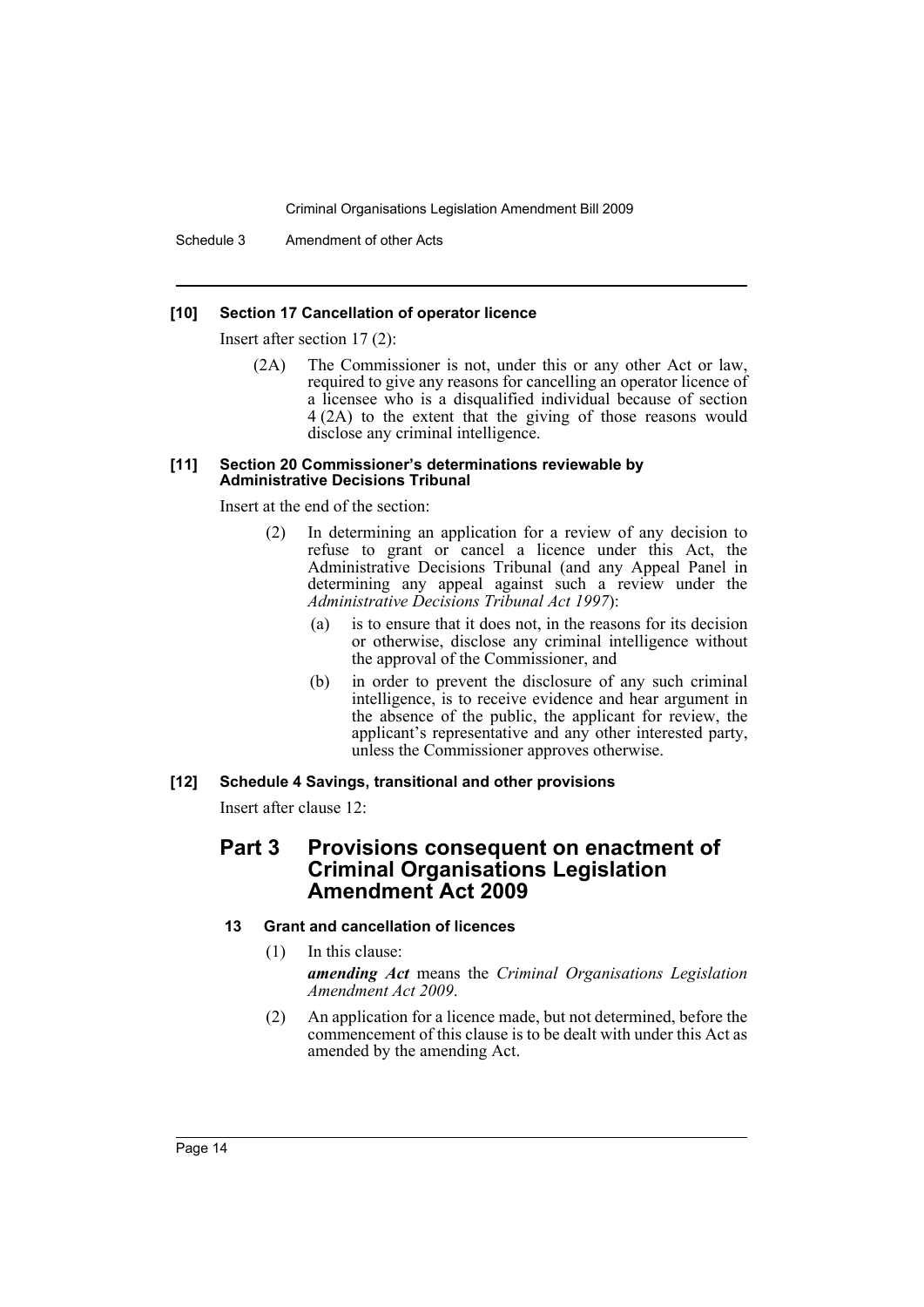Amendment of other Acts **Schedule 3** and the 3 schedule 3

(3) Sections 10 and 17, as amended by the amending Act, extend to a licence in force immediately before the commencement of this clause.

## **3.2 Criminal Procedure Act 1986 No 209**

## **Schedule 1 Indictable offences triable summarily**

Insert "or 26A" after "section 26" in the matter relating to the *Crimes (Criminal Organisations Control) Act 2009* in Part 4 of Table 1.

## **3.3 Liquor Act 2007 No 90**

## **[1] Section 4 Definitions**

Insert in alphabetical order in section 4 (1):

*criminal intelligence* means information classified by the Commissioner of Police as criminal intelligence within the meaning of the *Crimes (Criminal Organisations Control) Act 2009*.

## **[2] Section 40 Licence applications**

Insert at the end of section 40 (3) (b):

, or

(c) an individual who is a controlled member of a declared organisation within the meaning of the *Crimes (Criminal Organisations Control) Act 2009*.

**Note.** Controlled members are prohibited from applying for licences—see section 27 of the *Crimes (Criminal Organisations Control) Act 2009*.

## **[3] Section 45 Decision of Authority in relation to licence application**

Insert after section 45 (4):

- (5) Without limiting subsection (3) (a), a person is not a fit and proper person to carry on the business or activity to which a proposed licence relates if the Authority has reasonable grounds to believe from information provided by the Commissioner of Police in relation to the person:
	- (a) that the person:
		- (i) is a member of, or
		- (ii) is a close associate of, or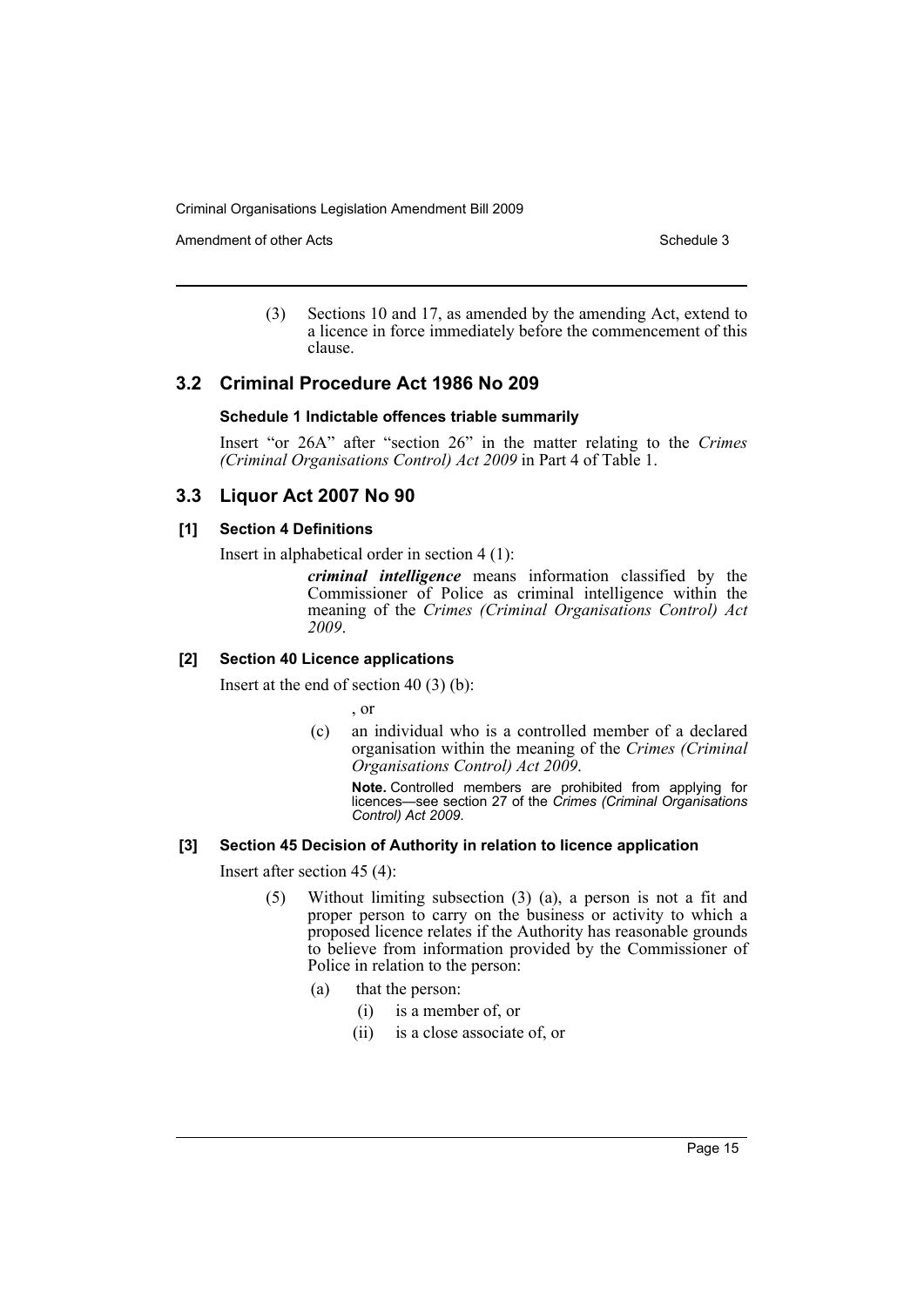(iii) regularly associates with one or more members of,

a declared organisation within the meaning of the *Crimes (Criminal Organisations Control) Act 2009*, and

- (b) that the nature and circumstances of the person's relationship with the organisation or its members are such that it could reasonably be inferred that improper conduct that would further the criminal activities of the declared organisation is likely to occur if the person is granted a licence.
- (6) The Authority is not, under this or any other Act or law, required to give any reasons for not granting a licence because of subsection (5) to the extent that the giving of those reasons would disclose any criminal intelligence.

## **[4] Section 68 Approval of persons to manage licensed premises**

Insert after section 68 (4):

- (4A) Without limiting subsection (4) (a), a person is not a fit and proper person to manage licensed premises if the Authority has reasonable grounds to believe from information provided by the Commissioner of Police in relation to the person:
	- (a) that the person:
		- (i) is a member of, or
		- (ii) is a close associate of, or
		- (iii) regularly associates with one or more members of,

a declared organisation within the meaning of the *Crimes (Criminal Organisations Control) Act 2009*, and

- (b) that the nature and circumstances of the person's relationship with the organisation or its members are such that it could reasonably be inferred that improper conduct that would further the criminal activities of the declared organisation is likely to occur if the person is granted an approval.
- (4B) The Authority is not, under this or any other Act or law, required to give any reasons for not granting an approval because of subsection (4A) to the extent that the giving of those reasons would disclose any criminal intelligence.

#### **[5] Section 139 Grounds for making complaint**

Omit section 139 (3) (i). Insert instead:

(i) that the licensee is not a fit and proper person to be the holder of a licence (whether for the same reason as that set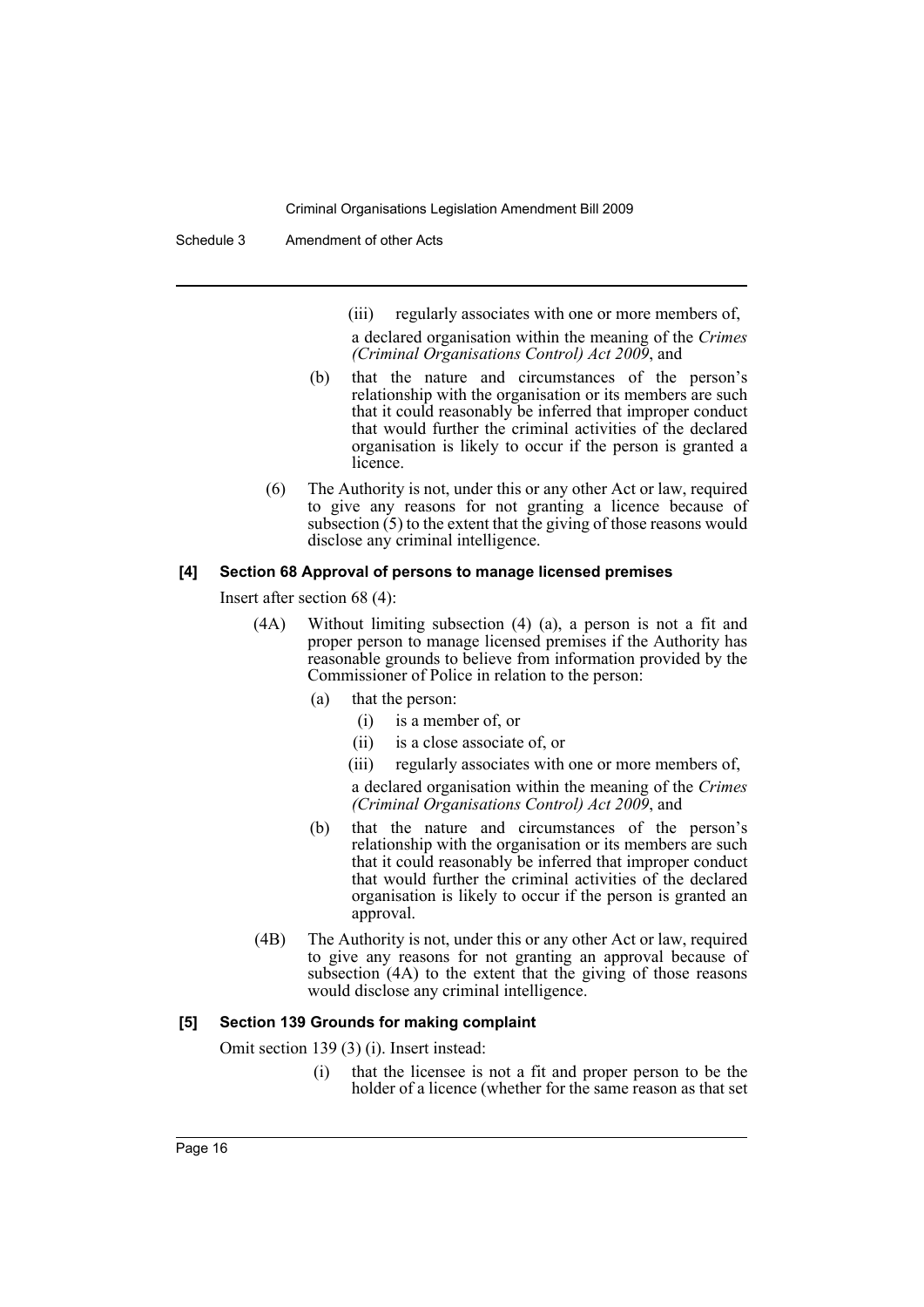Amendment of other Acts **Schedule 3** and the 3 set of the 3 set of the 3 set of the 3 set of the 3 set of the 3 set of the 3 set of the 3 set of the 3 set of the 3 set of the 3 set of the 3 set of the 3 set of the 3 set of

out in section 45 (5) or otherwise) or the manager is not a fit and proper person to be the manager of the licensed premises (whether for the same reason as that set out in section  $68$  (4A) or otherwise),

## **[6] Section 140 Procedure for taking disciplinary action**

Insert after section 140 (5):

(6) Subsection (1) does not require the Authority to disclose any criminal intelligence.

## **[7] Section 141 Disciplinary powers of Authority**

Insert after section 141 (1):

- (1A) If the Authority is satisfied that the criminal organisation associate ground applies in relation to a licensee, the Authority must do one or both of the following:
	- (a) disqualify the licensee from holding a licence for such period as the Authority thinks fit,
	- (b) cancel the licence.
- (1B) If the Authority is satisfied that the criminal organisation associate ground applies in relation to a manager, the Authority must do one or both of the following:
	- (a) disqualify the manager from being the manager of licensed premises for such period as the Authority thinks fit,
	- (b) withdraw the manager's approval to manage licensed premises.

## **[8] Section 141 (2)**

Insert "(other than a criminal organisation associate ground)" after "grounds".

## **[9] Section 141 (8)**

Insert after section 141 (7):

(8) In this section:

## *criminal organisation associate ground* means:

- (a) in relation to a licensee—that the licensee is not a fit and proper person to be the holder of a licence for the same reason as that set out in section 45 (5), or
- (b) in relation to a manager—that the manager is not a fit and proper person to be the manager of the licensed premises for the same reason as that set out in section 68  $(\hat{4}A)$ .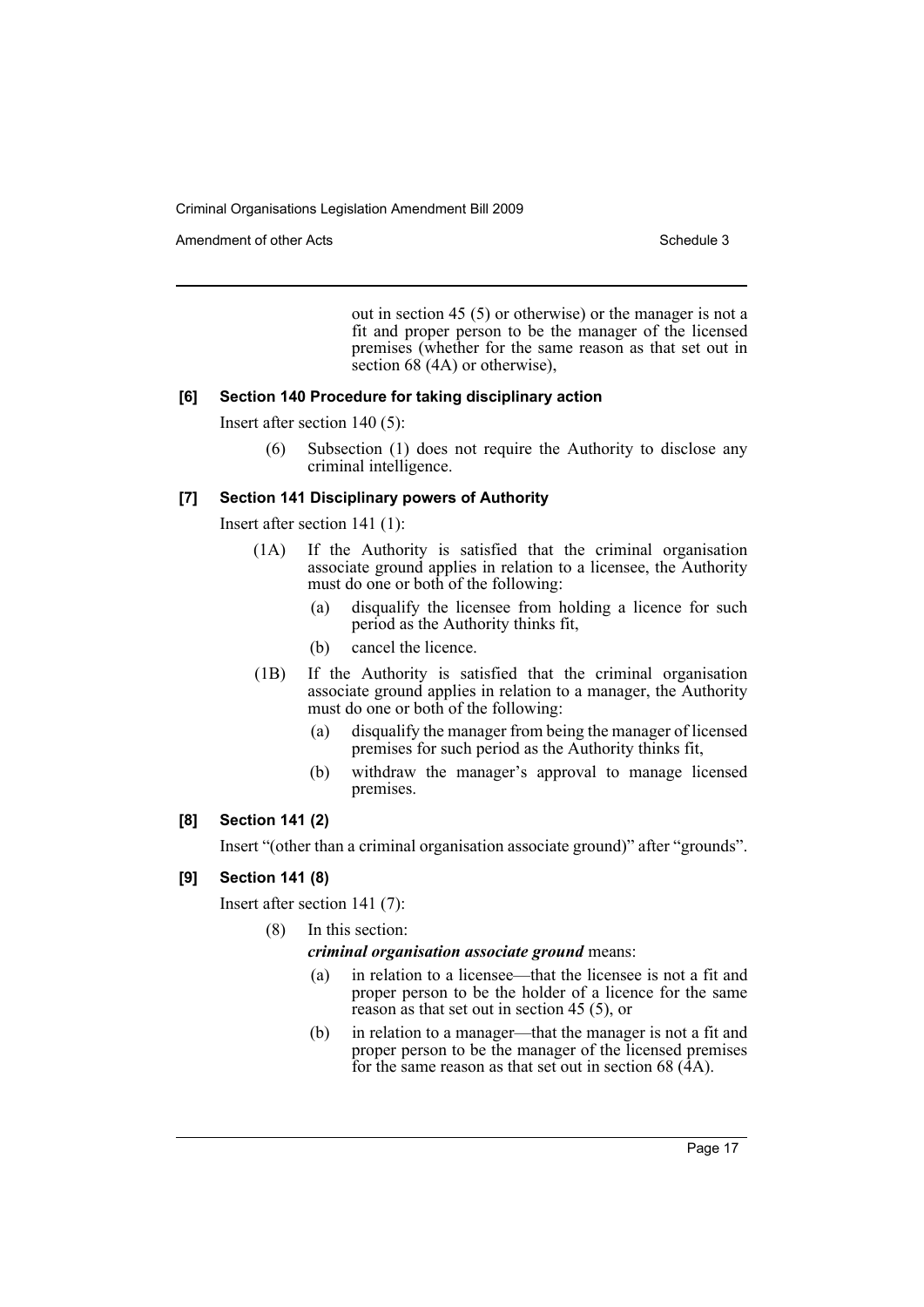Schedule 3 Amendment of other Acts

## **[10] Section 142 Procedure for implementing disciplinary action**

Insert after section 142 (2):

(2A) Subsection (2) does not require the Authority to disclose any criminal intelligence.

#### **[11] Section 144 Review by ADT of decisions by Authority under this Part**

Insert after section 144 (3):

- (4) In determining an application for a review of any decision by the Authority under section 141 (1A) or (1B), the Administrative Decisions Tribunal (and any Appeal Panel in determining any appeal against such a review under the *Administrative Decisions Tribunal Act 1997*):
	- (a) is to ensure that it does not, in the reasons for its decision or otherwise, disclose any criminal intelligence without the approval of the Commissioner of Police, and
	- (b) in order to prevent the disclosure of any criminal intelligence, is to receive evidence and hear argument in the absence of the public, the applicant for review, the applicant's representative and any other interested party, unless the Commissioner of Police approves otherwise.

#### **[12] Schedule 1 Savings and transitional provisions**

Insert after clause 26:

## **Part 3 Provisions consequent on enactment of Criminal Organisations Legislation Amendment Act 2009**

#### **27 Grant and cancellation of licences and approvals to manage licensed premises**

- (1) In this clause: *amending Act* means the *Criminal Organisations Legislation Amendment Act 2009*.
- (2) An application for a licence or approval to manage licensed premises made, but not determined, before the commencement of this clause is to be dealt with under this Act as amended by the amending Act.
- (3) Sections 139 and 141, as amended by the amending Act, extend to a licence or approval to manage licensed premises in force immediately before the commencement of this clause.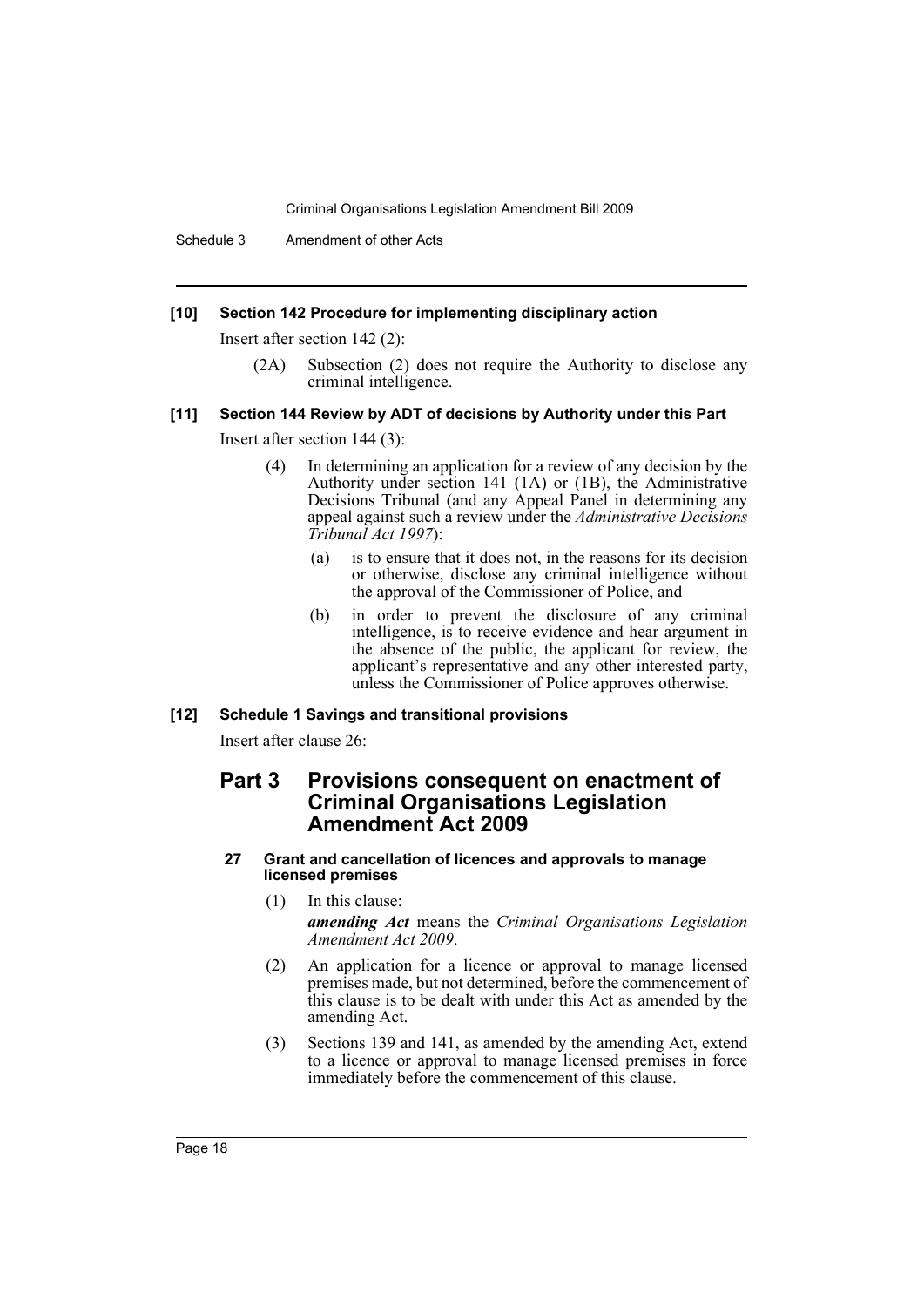Amendment of other Acts **Schedule 3** and the 3 schedule 3

## **3.4 Motor Dealers Act 1974 No 52**

#### **[1] Section 4 Definitions**

Insert in alphabetical order in section 4 (1):

*criminal intelligence* means information classified by the Commissioner of Police as criminal intelligence within the meaning of the *Crimes (Criminal Organisations Control) Act 2009*.

## **[2] Section 12 Grounds on which application to be granted or refused**

Insert after section 12 (2) (f):

(f1) the applicant is a controlled member of a declared organisation within the meaning of the *Crimes (Criminal Organisations Control) Act 2009*,

> **Note.** Controlled members are prohibited from applying for licences—see section 27 of the *Crimes (Criminal Organisations Control) Act 2009*.

## **[3] Section 12 (3A)**

Insert after section 12 (3):

- (3A) Without affecting the generality of subsection  $(2)$  (g), a person is not a fit and proper person to be the holder of a licence if the Director-General has reasonable grounds to believe from information provided by the Commissioner of Police in relation to the person that:
	- (a) the person is a member of, or regularly associates with one or more members of, a declared organisation within the meaning of the *Crimes (Criminal Organisations Control) Act 2009*, and
	- (b) the nature and circumstances of the person's relationship with the organisation or its members are such that it could reasonably be inferred that improper conduct that would further the criminal activities of the declared organisation is likely to occur if the person is granted a licence.

## **[4] Section 12 (7A)**

Insert after section 12 (7):

(7A) The Director-General is not, under subsection (7), Part 2 of the applied Act (within the meaning of section 10) or any other Act or law, required to give any reasons for refusing an application for a licence because of subsection (3A) to the extent that the giving of those reasons would disclose any criminal intelligence.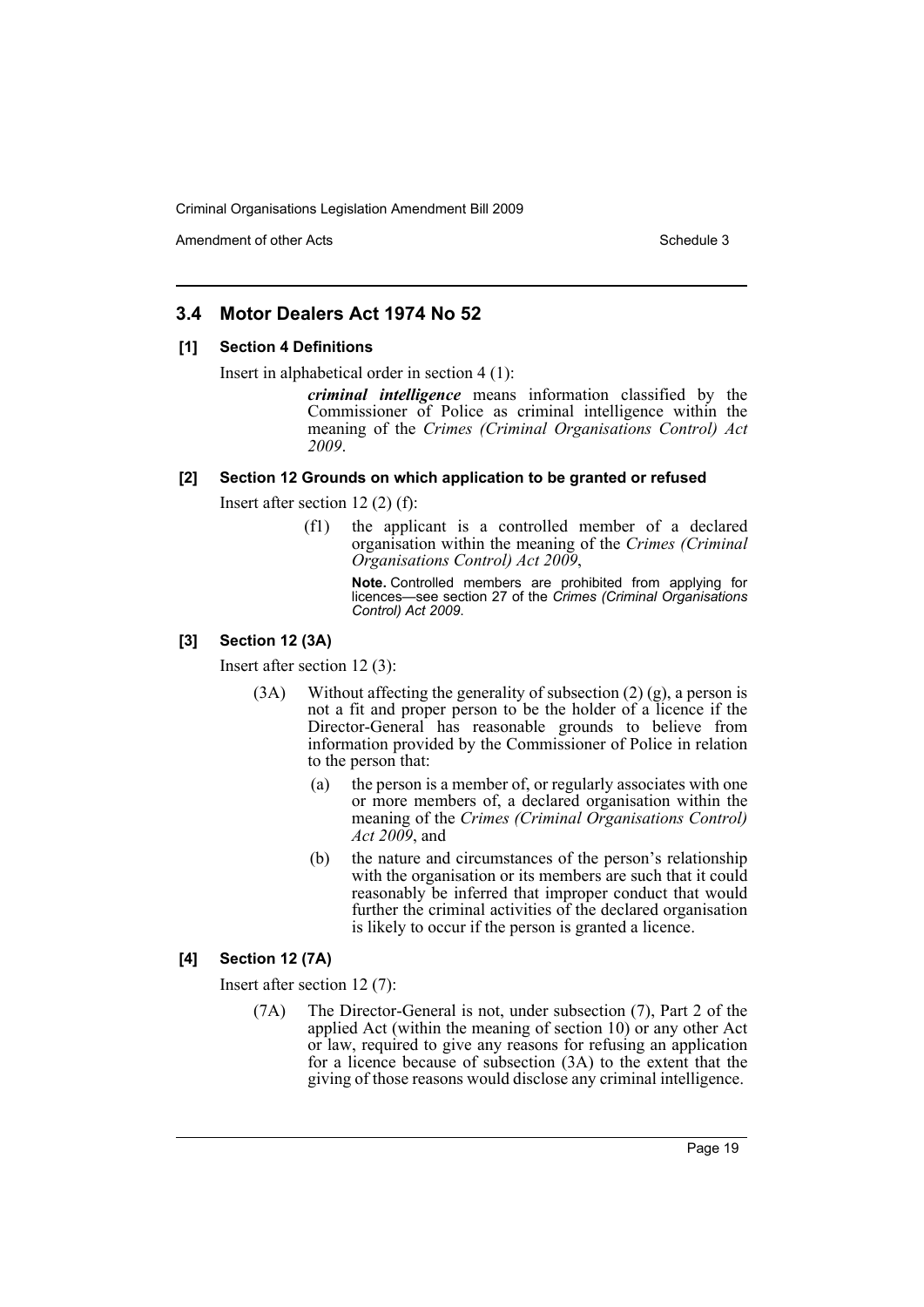Schedule 3 Amendment of other Acts

#### **[5] Section 20D Notices to show cause**

Insert ",  $(3A)$ " after "section 12 $(2)$ " in section 20D $(1)$  $(f)$ .

#### **[6] Section 20D (4)**

Insert after section 20D (3):

(4) Subsection (1) does not require the Director-General to disclose any criminal intelligence in a notice served on the holder of a licence because of the matter referred to in section 12 (3A).

#### **[7] Section 20E Determination of disciplinary measures by the Director-General**

Insert after section 20E (1B):

(1C) Despite subsection (1), the Director-General must cancel the licence concerned if satisfied that the matter referred to in section 12 (3A) has been established.

## **[8] Section 20F Reviews by the Administrative Decisions Tribunal**

Insert after section 20F (2):

- (3) In determining an application for a review of any decision to refuse to grant a licence because of section 12 (3A) or to cancel a licence because of section 20E (1C), the Administrative Decisions Tribunal (and any Appeal Panel in determining any appeal against such a review under the *Administrative Decisions Tribunal Act 1997*):
	- (a) is to ensure that it does not, in the reasons for its decision or otherwise, disclose any criminal intelligence, and
	- (b) in order to prevent the disclosure of any criminal intelligence, is to receive evidence and hear argument in the absence of the public, the applicant for review and the applicant's representative and any other interested party,

unless the Commissioner of Police approves otherwise.

#### **[9] Schedule 2 Savings and transitional provisions**

Insert after clause 5:

## **6 Grant and cancellation of licences**

(1) In this clause:

*amending Act* means the *Criminal Organisations Legislation Amendment Act 2009*.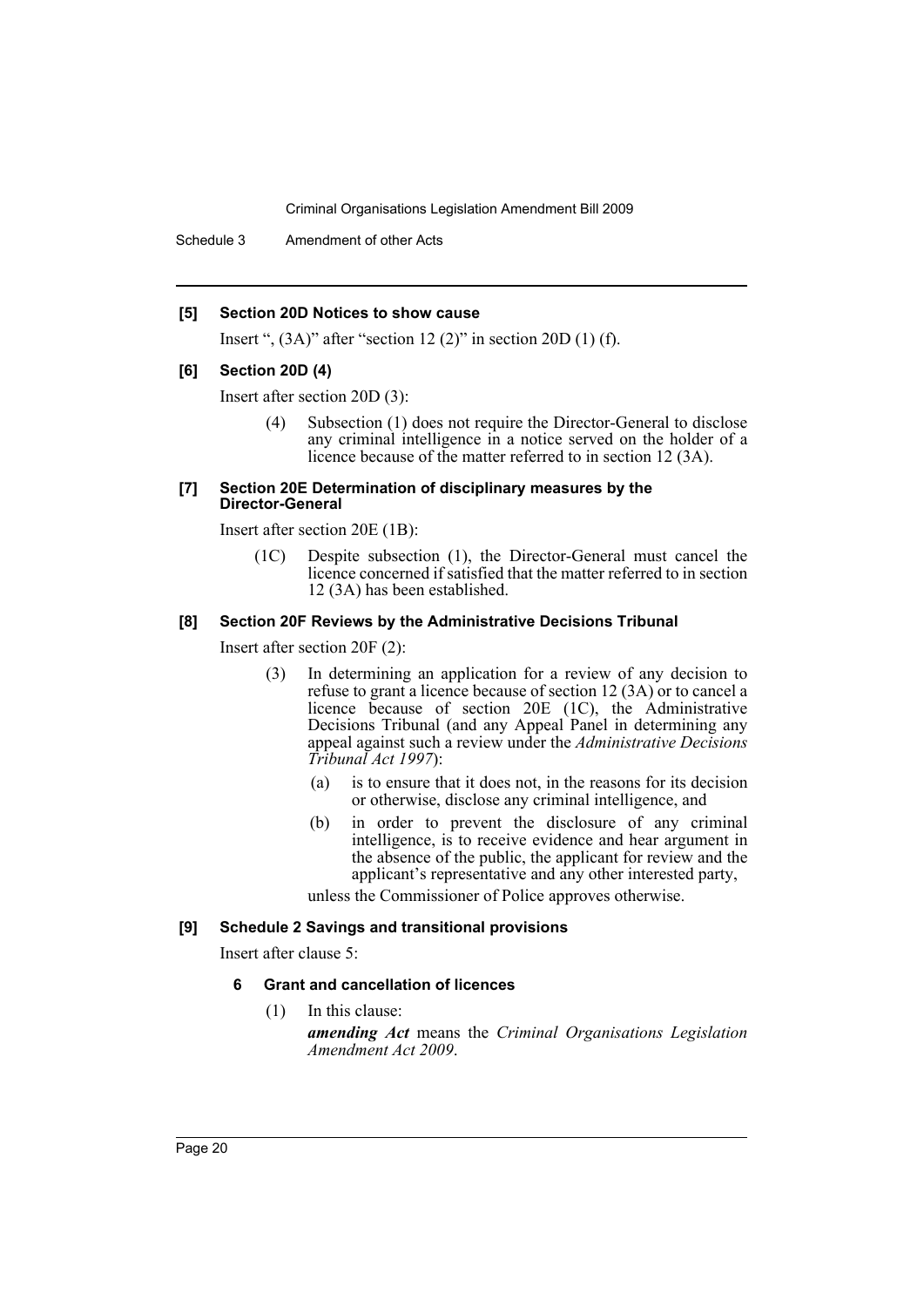Amendment of other Acts **Schedule 3** and the 3 schedule 3

- (2) An application for a licence made, but not determined, before the commencement of this clause is to be dealt with under this Act as amended by the amending Act.
- (3) Sections 20D and 20E, as amended by the amending Act, extend to a licence in force immediately before the commencement of this clause.

## **3.5 Motor Vehicle Repairs Act 1980 No 71**

## **[1] Section 4 Definitions**

Insert in alphabetical order in section 4 (1):

*criminal intelligence* means information classified by the Commissioner of Police as criminal intelligence within the meaning of the *Crimes (Criminal Organisations Control) Act 2009*.

## **[2] Section 18 Refusal of application for licence**

Insert at the end of section  $18(1)(i)$ :

, or

(k) the applicant is a controlled member of a declared organisation within the meaning of the *Crimes (Criminal Organisations Control) Act 2009*.

**Note.** Controlled members are prohibited from applying for licences—see section 27 of the *Crimes (Criminal Organisations Control) Act 2009*.

## **[3] Section 18 (2A) and (2B)**

Insert after section 18 (2):

- (2A) Without affecting the generality of subsection (1) (i), an applicant is not a fit and proper person to be the holder of a licence if the Authority has reasonable grounds to believe from information provided by the Commissioner of Police in relation to the applicant that:
	- (a) the applicant is a member of, or regularly associates with one or more members of, a declared organisation within the meaning of the *Crimes (Criminal Organisations Control) Act 2009*, and
	- (b) the nature and circumstances of the applicant's relationship with the organisation or its members are such that it could reasonably be inferred that improper conduct that would further the criminal activities of the declared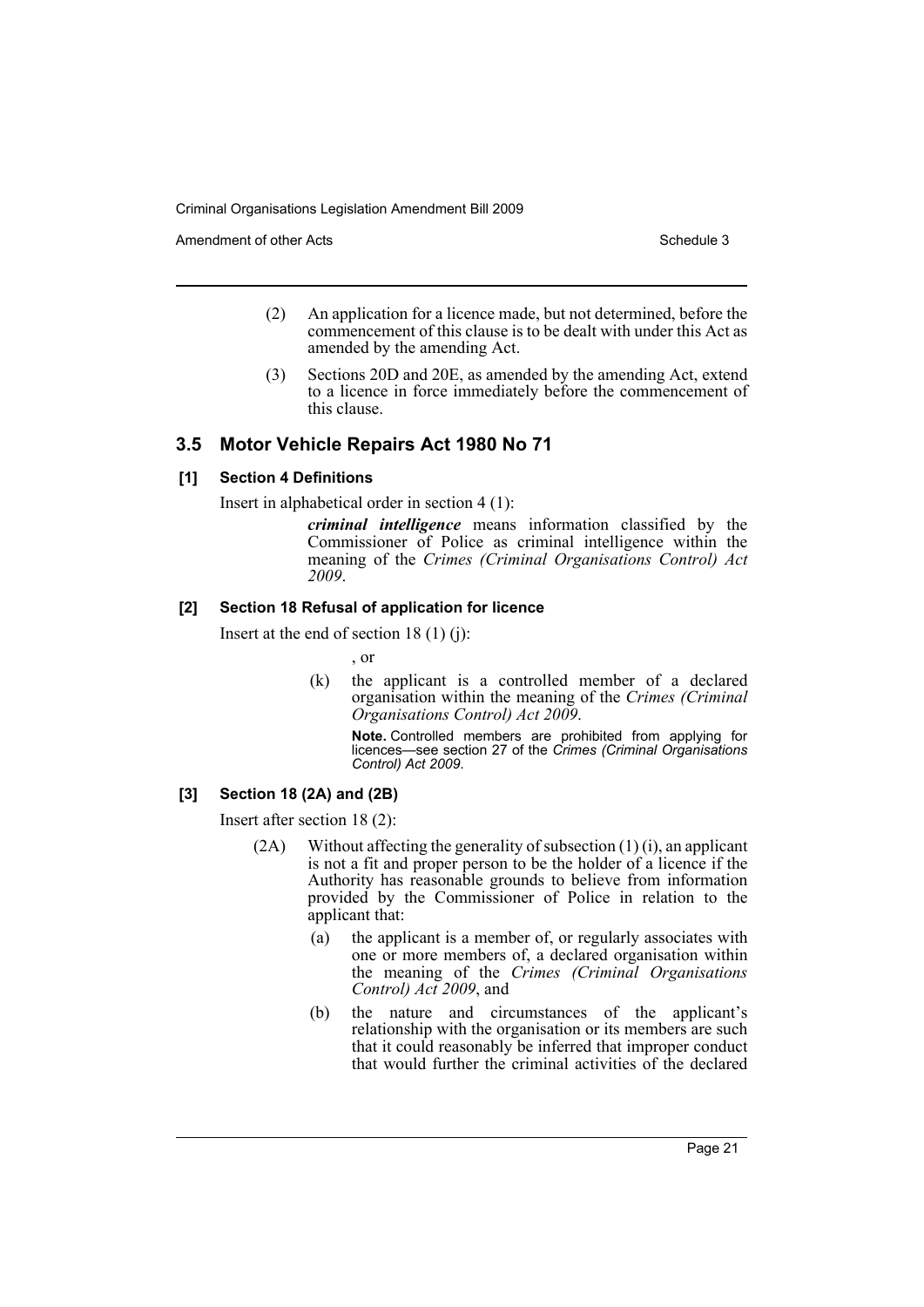Schedule 3 Amendment of other Acts

organisation is likely to occur if the applicant is granted a licence.

(2B) The Authority is not, under this or any other Act or law, required to give any reasons for refusing an application for a licence because of subsection (2A) to the extent that the giving of those reasons would disclose any criminal intelligence.

## **[4] Section 24 Grant of tradesperson's certificate**

Insert after section 24 (3):

- (4) Without affecting the generality of subsection (3) (a), an individual is not a fit person to be the holder of a tradesperson's certificate if the Authority has reasonable grounds to believe from information provided by the Commissioner of Police in relation to the individual that:
	- (a) the individual is a member of, or regularly associates with one or more members of, a declared organisation within the meaning of the *Crimes (Criminal Organisations Control) Act 2009*, and
	- (b) the nature and circumstances of the individual's relationship with the organisation or its members are such that it could reasonably be inferred that improper conduct that would further the criminal activities of the declared organisation is likely to occur if the individual is granted a certificate.
- (5) The Authority is not, under this or any other Act or law, required to give any reasons for not granting a certificate because of subsection (4) to the extent that the giving of those reasons would disclose any criminal intelligence.

## **[5] Section 41 Show cause notices**

Insert after section 41 (2):

(2A) Subsection (2) does not require the Authority to disclose any criminal intelligence in a notice served on the holder of a licence or certificate because of the matter referred to in section 42 (1) (na) or 43 (fa).

## **[6] Section 42 Grounds on which a licence holder may be dealt with under this Part**

Insert after section 42 (1) (n):

(na) that the holder is not a fit and proper person to continue to hold a licence for the same reason as that set out in section 18 (2A) in relation to the grant of a licence,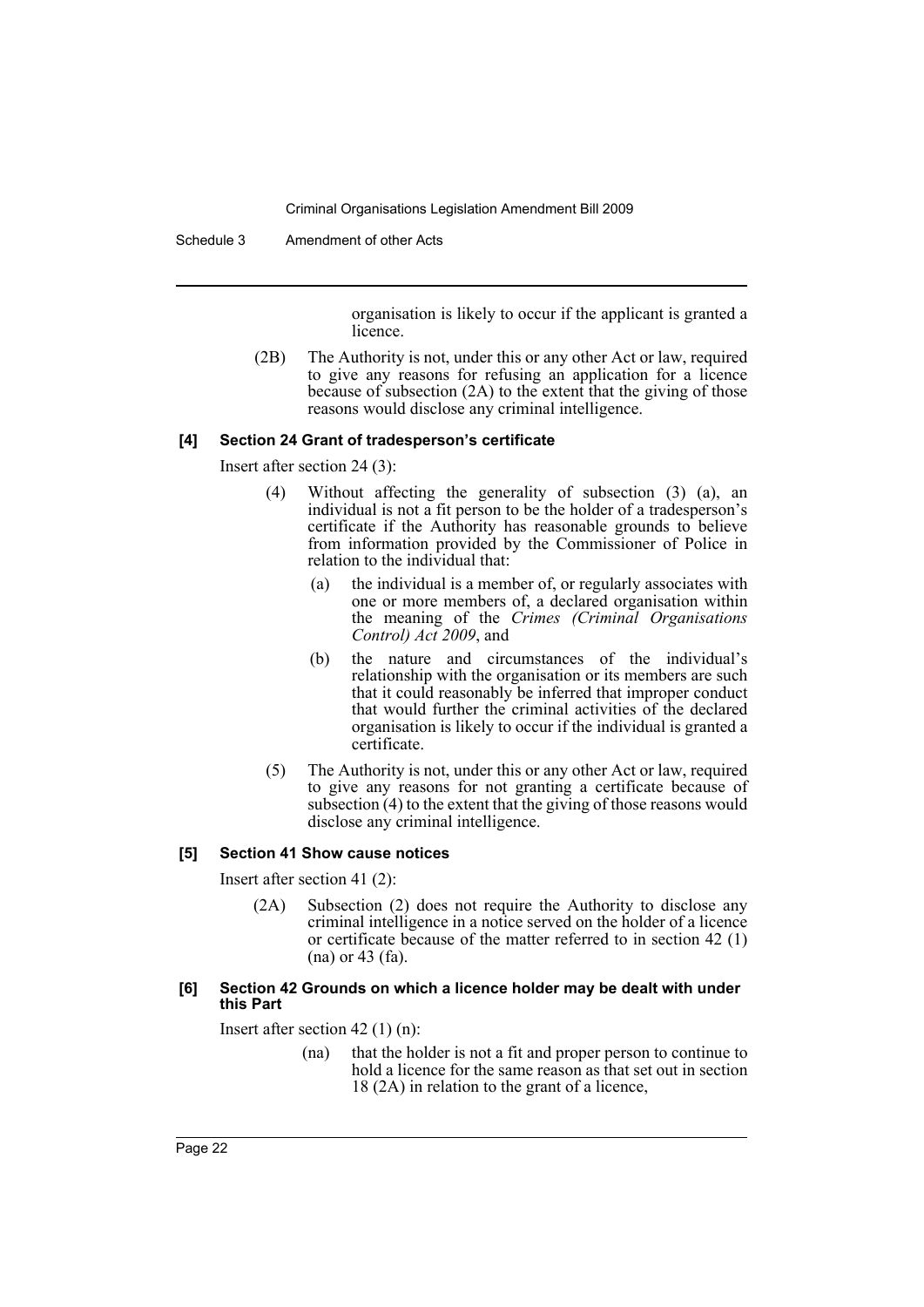Amendment of other Acts **Schedule 3** and the 3 schedule 3

#### **[7] Section 43 Grounds on which a certificate holder may be dealt with under this Part**

Insert after section 43 (f):

(fa) that the holder is not a fit person to continue to hold a certificate for the same reason as that set out in section 24 (4) in relation to the grant of a certificate,

## **[8] Section 44 Determination of disciplinary measures by Authority**

Insert after section 44 (3):

(3A) Despite subsection (1), the Authority must cancel the licence or certificate concerned if satisfied that the matter referred to in section 42 (1) (na) or 43 (fa), respectively, has been established.

## **[9] Section 45 Reviews by Administrative Decisions Tribunal**

Insert after section 45 (1):

- (1A) In determining an application for a review of any decision to refuse to grant a licence or certificate on the grounds referred to in section 18 (2A) or 24 (4) or cancel such a licence or certificate under section 44, the Administrative Decisions Tribunal (and any Appeal Panel in determining any appeal against such a review under the *Administrative Decisions Tribunal Act 1997*):
	- (a) is to ensure that it does not, in the reasons for its decision or otherwise, disclose any criminal intelligence, and
	- (b) in order to prevent the disclosure of any criminal intelligence, is to receive evidence and hear argument in the absence of the public, the applicant for review and the applicant's representative and any other interested party,

unless the Commissioner of Police approves otherwise.

## **[10] Schedule 5 Savings and transitional provisions**

Insert after clause 14:

# **Part 6 Provisions consequent on enactment of Criminal Organisations Legislation Amendment Act 2009**

## **15 Grant and cancellation of licences and certificates**

(1) In this clause:

*amending Act* means the *Criminal Organisations Legislation Amendment Act 2009*.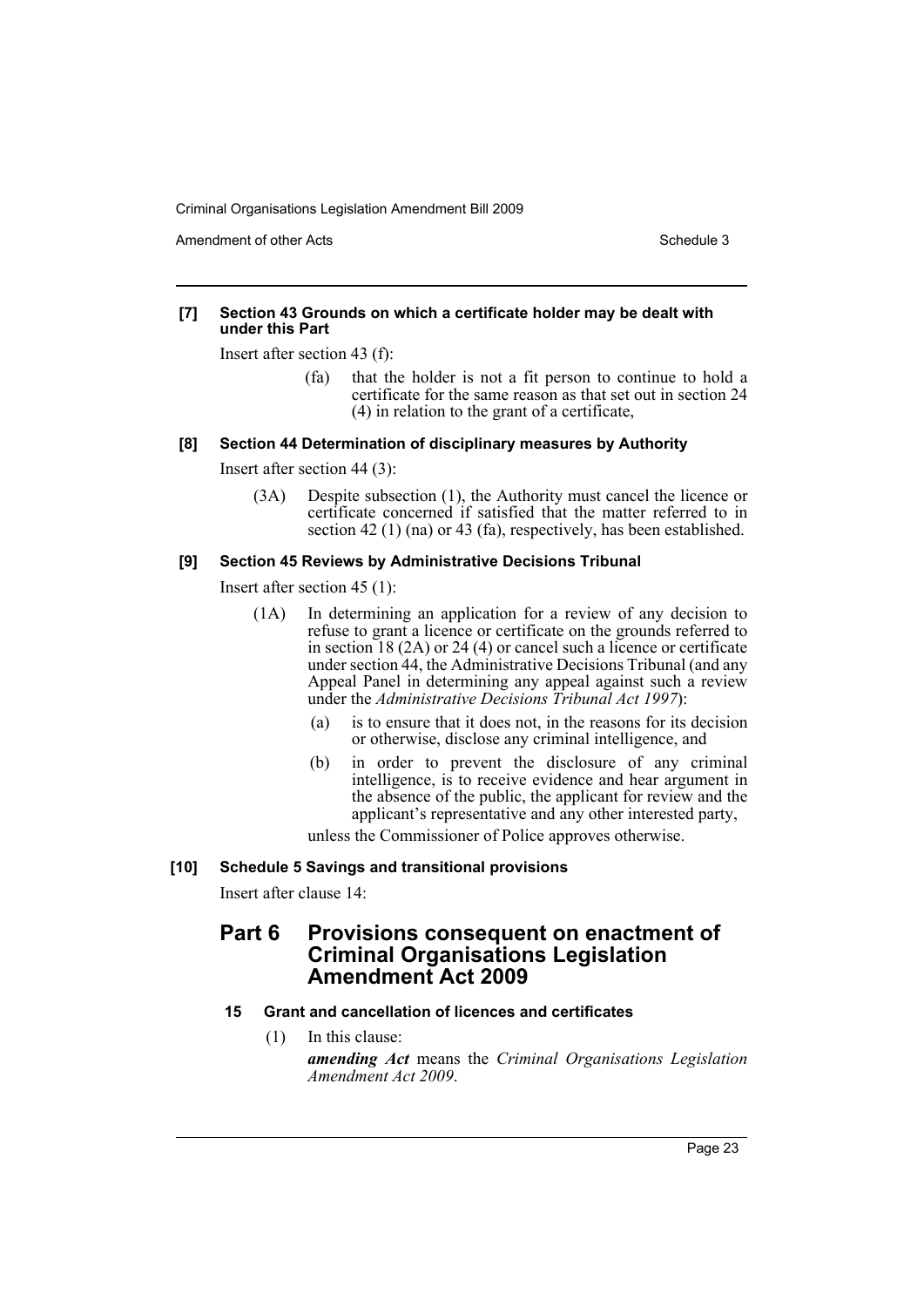Schedule 3 Amendment of other Acts

- (2) An application for a licence or certificate made, but not determined, before the commencement of this clause is to be dealt with under this Act as amended by the amending Act.
- (3) Sections 42, 43 and 44, as amended by the amending Act, extend to a licence or certificate in force immediately before the commencement of this clause.

## **3.6 Pawnbrokers and Second-hand Dealers Act 1996 No 13**

## **[1] Section 3 Definitions**

Insert in alphabetical order in section 3 (1):

*criminal intelligence* means information classified by the Commissioner of Police as criminal intelligence within the meaning of the *Crimes (Criminal Organisations Control) Act 2009*.

## **[2] Section 8 Eligibility for licence**

Insert at the end of section  $8(1)(c)$ :

, and

(d) he or she is not a controlled member of a declared organisation within the meaning of the *Crimes (Criminal Organisations Control) Act 2009*.

**Note.** Controlled members are prohibited from applying for licences—see section 27 of the *Crimes (Criminal Organisations Control) Act 2009*.

## **[3] Section 8A Disqualified persons**

Omit "subsection  $(2)$  or  $(3)$ " from section 8A  $(1)$   $(a)$ .

Insert instead "subsection (2), (2A) or (3)".

## **[4] Section 8A (2A)**

Insert after section 8A (2):

- (2A) An individual is disqualified from holding a licence if the Director-General has reasonable grounds to believe from information provided by the Commissioner of Police in relation to the individual that:
	- (a) the individual is a member of, or regularly associates with one or more members of, a declared organisation within the meaning of the *Crimes (Criminal Organisations Control) Act 2009*, and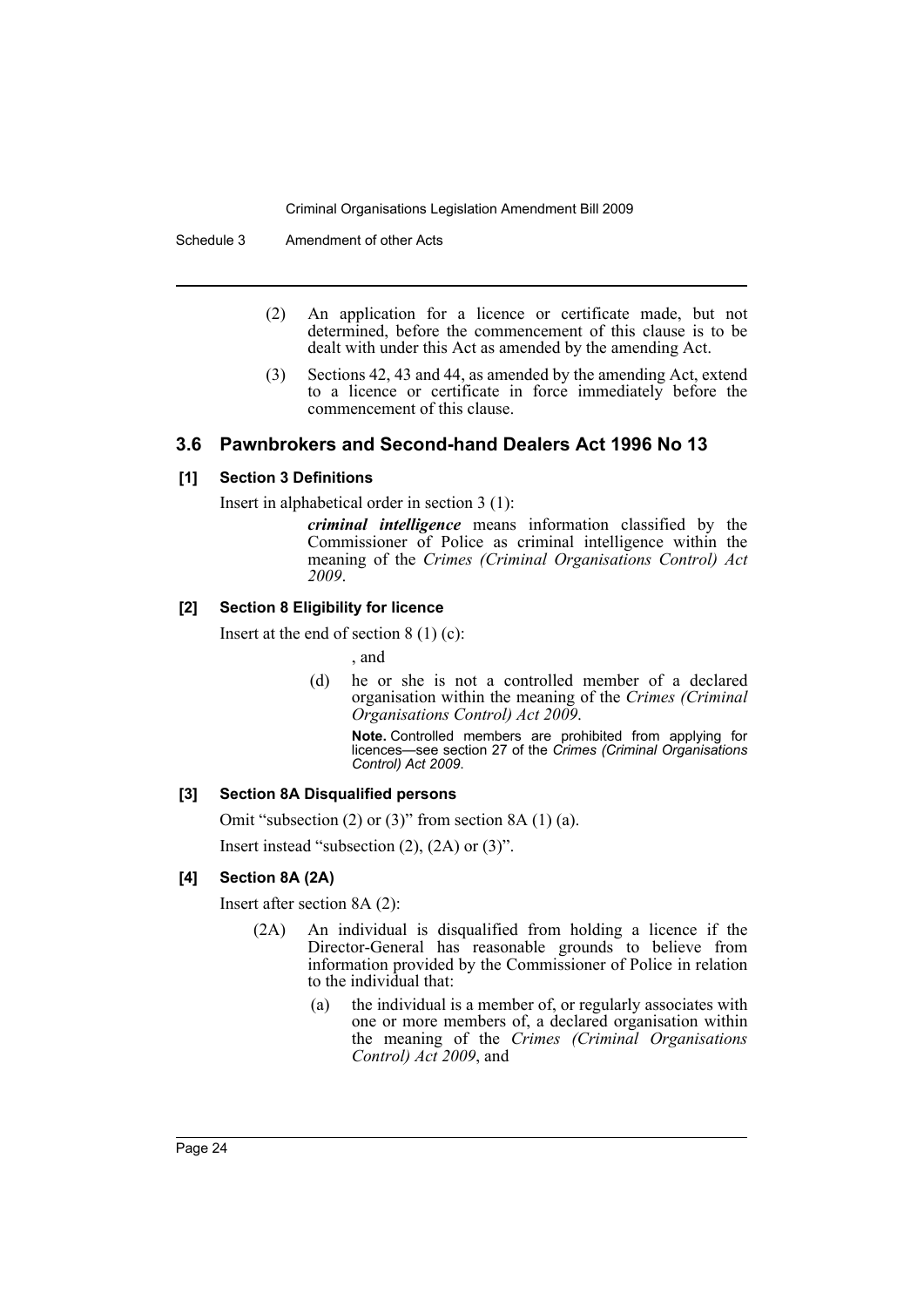Amendment of other Acts **Schedule 3** and the 3 schedule 3

(b) the nature and circumstances of the individual's relationship with the organisation or its members are such that it could reasonably be inferred that improper conduct that would further the criminal activities of the declared organisation is likely to occur if the individual is not disqualified from holding a licence.

#### **[5] Section 9 Application to licences of Licensing and Registration (Uniform Procedures) Act 2002**

Insert after section 9 (4):

(5) Nothing in Part 2 of the applied Act requires the Director-General to give any reasons for refusing an application for a licence because of section 8A (2A) to the extent that the giving of those reasons would disclose any criminal intelligence.

## **[6] Section 36 Disciplinary action by Director-General**

Insert after section 36 (1):

(1A) Despite subsection (1), the Director-General must revoke the licence if satisfied that the licensee has become a disqualified person because of section 8A (2A).

## **[7] Section 39 Reviews of decisions of Director-General**

Insert after section 39 (1A):

- (1B) In determining an application for review of any decision of the Director-General to refuse to grant a licence to a person because the person is disqualified under section 8A (2A) or revoking a licence because the person has become disqualified under section 36 (1A), the Administrative Decisions Tribunal (and any Appeal Panel in determining any appeal against such a review under the *Administrative Decisions Tribunal Act 1997*):
	- (a) is to ensure that it does not, in the reasons for its decision or otherwise, disclose any criminal intelligence, and
	- (b) in order to prevent the disclosure of any criminal intelligence, is to receive evidence and hear argument in the absence of the public, the applicant for review and the applicant's representative and any other interested party,

unless the Commissioner of Police approves otherwise.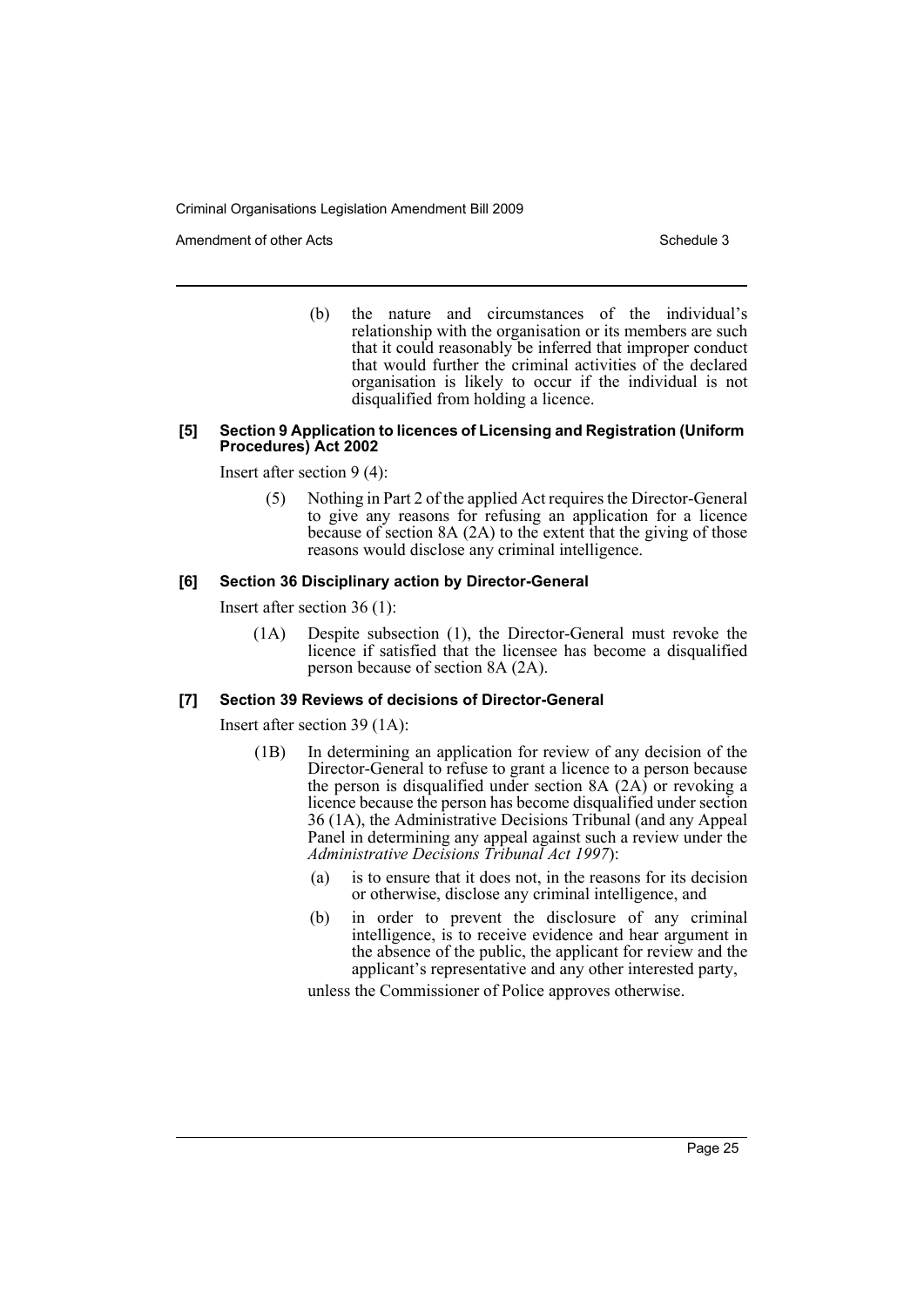Schedule 3 Amendment of other Acts

## **[8] Schedule 2 Savings and transitional provisions**

Insert after clause 21:

# **Part 5 Provisions consequent on enactment of Criminal Organisations Legislation Amendment Act 2009**

## **22 Grant and cancellation of licences**

- (1) In this clause: *amending Act* means the *Criminal Organisations Legislation Amendment Act 2009*.
- (2) An application for a licence made, but not determined, before the commencement of this clause is to be dealt with under this Act as amended by the amending Act.
- (3) Section 36, as amended by the amending Act, extends to a licence in force immediately before the commencement of this clause.

## **3.7 Surveillance Devices Act 2007 No 64**

## **Section 4 Definitions**

Insert after paragraph (o) of the definition of *relevant proceeding* in section  $4(1)$ :

> (p) any proceeding in respect of a declaration under Part 2, or a control order under Division 1 or 2 of Part 3, of the *Crimes (Criminal Organisations Control) Act 2009*.

## **3.8 Tow Truck Industry Act 1998 No 111**

## **[1] Section 3 Definitions**

Insert in alphabetical order in section 3 (1):

*criminal intelligence* means information classified by the Commissioner of Police as criminal intelligence within the meaning of the *Crimes (Criminal Organisations Control) Act 2009*.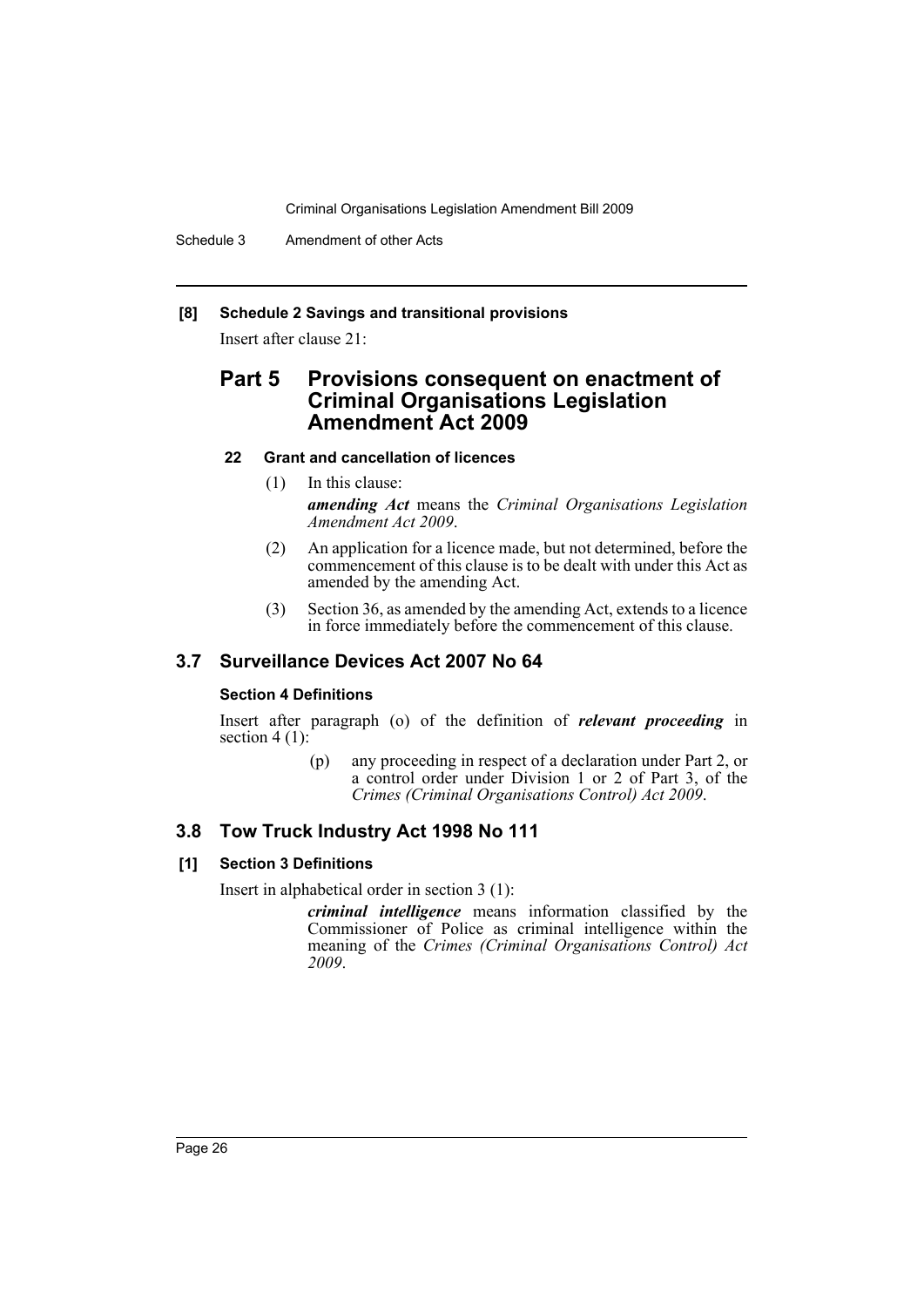Amendment of other Acts **Schedule 3** and the 3 schedule 3

## **[2] Section 18 Restrictions on granting licence**

Insert after section 18 (2) (c):

(d) that the applicant is a controlled member of a declared organisation within the meaning of the *Crimes (Criminal Organisations Control) Act 2009*,

**Note.** Controlled members are prohibited from applying for licences—see section 27 of the *Crimes (Criminal Organisations Control) Act 2009*.

- (e) that the RTA has reasonable grounds to believe from information provided by the Commissioner of Police in relation to the applicant that the applicant:
	- (i) is a member of, or
	- (ii) is a close associate of, or

(iii) regularly associates with, one or more members of,

a declared organisation within the meaning of the *Crimes (Criminal Organisations Control) Act 2009*, and the nature and circumstances of the applicant's relationship with the organisation or its members are such that it could reasonably be inferred that improper conduct that would further the criminal activities of the declared organisation is likely to occur if the applicant is granted a licence.

## **[3] Section 18 (6)**

Insert after section 18 (5):

(6) The RTA is not, under this or any other Act or law, required to give any reasons for refusing to grant an application for a licence because of subsection  $(2)$  (e) to the extent that the giving of those reasons would disclose any criminal intelligence.

## **[4] Section 26 Restrictions on granting drivers certificate**

Insert after section 26 (2) (d):

(e) that the applicant is a controlled member of a declared organisation within the meaning of the *Crimes (Criminal Organisations Control) Act 2009*,

**Note.** Controlled members are prohibited from applying for drivers certificates—see section 27 of the *Crimes (Criminal Organisations Control) Act 2009*.

- (f) that the RTA has reasonable grounds to believe from information provided by the Commissioner of Police in relation to the applicant that the applicant:
	- (i) is a member of, or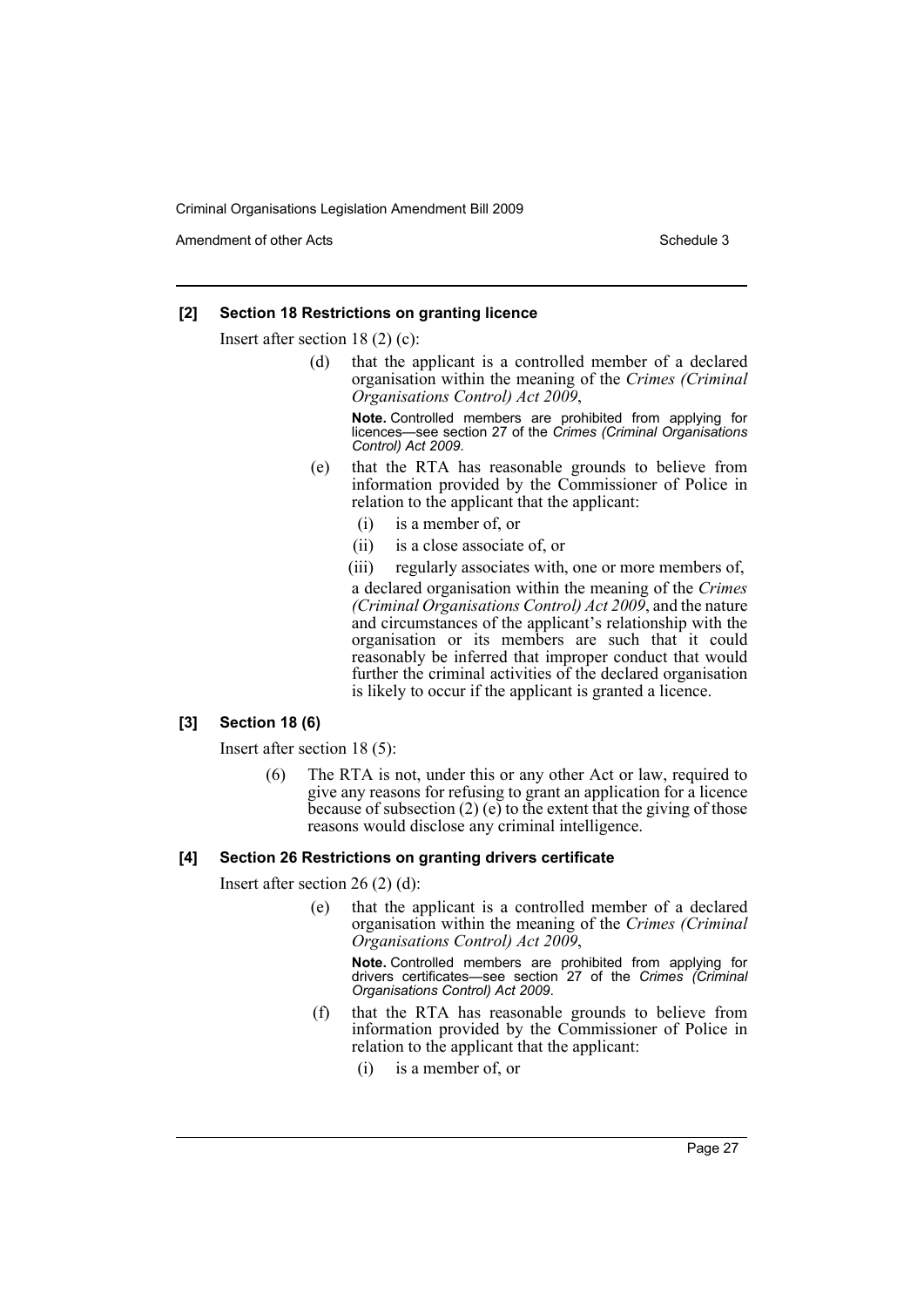(ii) is a close associate of, or

(iii) regularly associates with, one or more members of, a declared organisation within the meaning of the *Crimes (Criminal Organisations Control) Act 2009*, and the nature and circumstances of the applicant's relationship with the organisation or its members are such that it could reasonably be inferred that improper conduct that would further the criminal activities of the declared organisation is likely to occur if the applicant is granted a drivers certificate.

## **[5] Section 26 (3A)**

Insert after section 26 (3):

(3A) The RTA is not, under this or any other Act or law, required to give any reasons for refusing to grant an application for a drivers certificate because of subsection (2) (f) to the extent that the giving of those reasons would disclose any criminal intelligence.

#### **[6] Section 41 Disciplinary action**

Insert after section 41 (2):

(2A) Despite subsection (2), the RTA must cancel a licence or drivers certificate if disciplinary action is taken on the grounds referred to in section 42 (2).

#### **[7] Section 42 Grounds for taking disciplinary action**

Insert at the end of the section:

- The RTA must take disciplinary action under this Division against a licensee or certified driver if the RTA has reasonable grounds to believe from information held in relation to the licensee or certified driver:
	- (a) that the licensee or certified driver is a member of, a close associate of, or regularly associates with one or more members of, a declared organisation within the meaning of the *Crimes (Criminal Organisations Control) Act 2009*, and
	- (b) that the nature and circumstances of the licensee's or certified driver's relationship with the organisation or its members are such that it could reasonably be inferred that improper conduct that furthers the criminal activities of the declared organisation is occurring or is likely to occur if the licensee or certified driver continues to hold the licence or drivers certificate, respectively.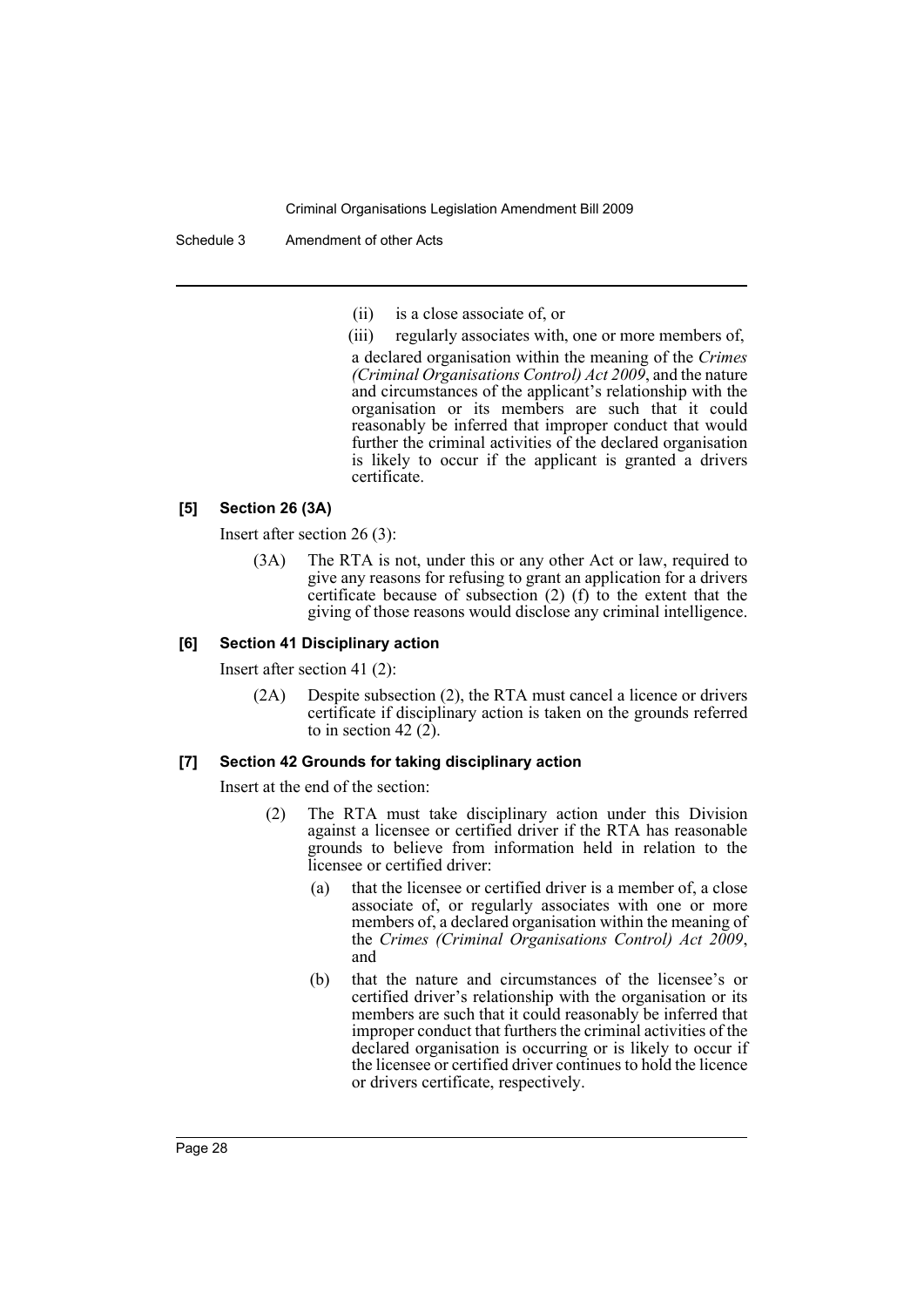Amendment of other Acts **Schedule 3** and the 3 schedule 3

## **[8] Section 43 Procedure for implementing disciplinary action**

Insert after section 43 (2):

(2A) The RTA is not, under this or any other Act or law, required to give any reasons for cancelling a licence or drivers certificate under section 41 (2A) to the extent that the giving of those reasons would disclose any criminal intelligence.

## **[9] Section 45 Application to Administrative Decisions Tribunal for review**

Insert after section 45 (1):

- (1A) In determining an application for a review of a decision to refuse to grant an application for a licence or a drivers certificate on the grounds referred to in section 18 (2) (e) or 26 (2) (f), respectively, or to cancel a licence or drivers certificate under section 41 (2A), the Administrative Decisions Tribunal (and any Appeal Panel in determining any appeal against such a review under the *Administrative Decisions Tribunal Act 1997*):
	- is to ensure that it does not, in the reasons for its decision or otherwise, disclose any criminal intelligence, and
	- (b) in order to prevent the disclosure of any criminal intelligence, is to receive evidence and hear argument in the absence of the public, the applicant for review and the applicant's representative and of any other interested party,

unless the Commissioner of Police approves otherwise.

## **[10] Schedule 2 Savings and transitional provisions**

Insert after clause 20:

# **Part 6 Provisions consequent on enactment of Criminal Organisations Legislation Amendment Act 2009**

## **21 Grant and cancellation of licences and drivers certificates**

(1) In this clause:

*amending Act* means the *Criminal Organisations Legislation Amendment Act 2009*.

(2) An application for a licence or drivers certificate made, but not determined, before the commencement of this clause is to be dealt with under this Act as amended by the amending Act.